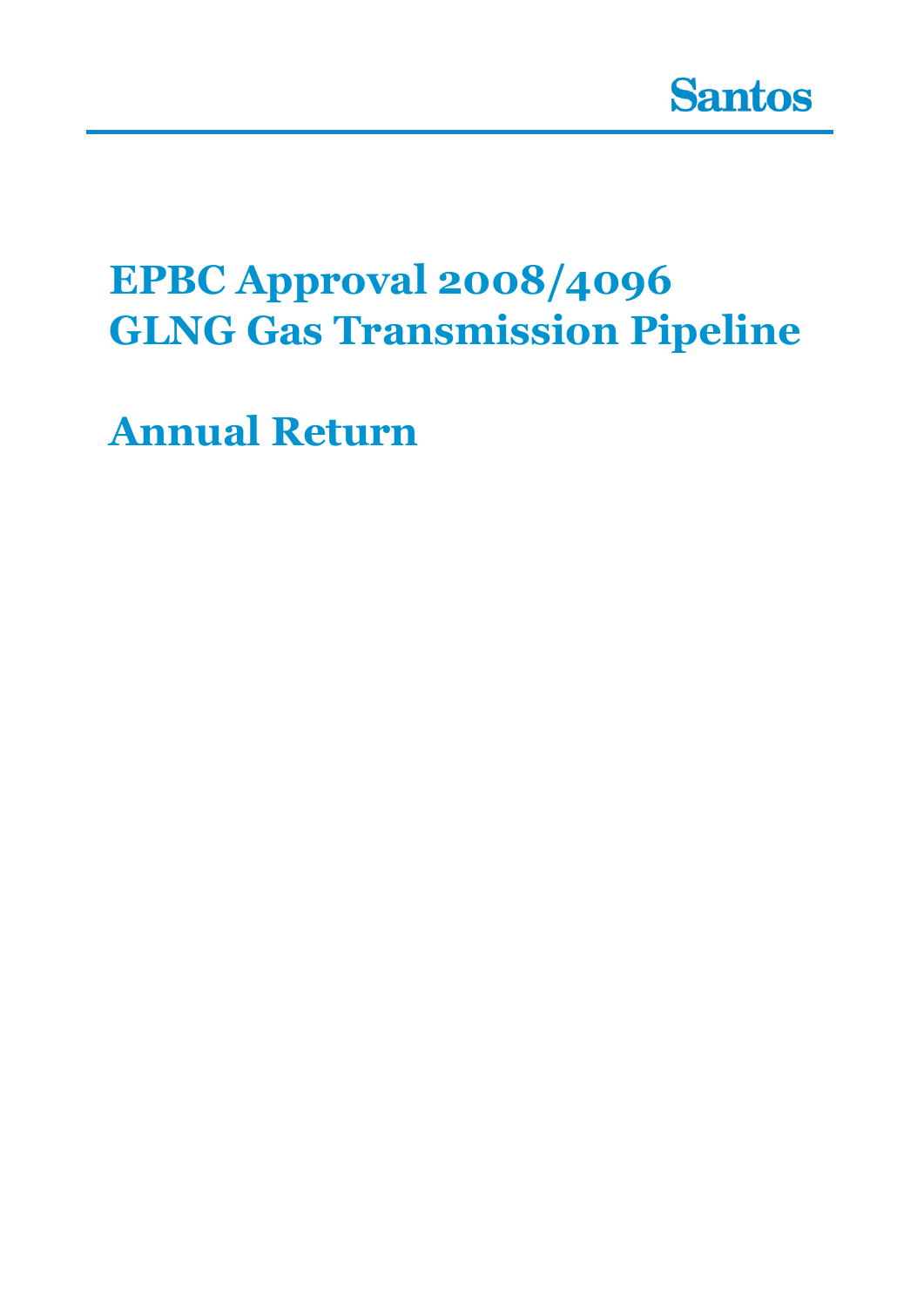# **Santos**

## **Table of Contents**

| 1.0 |               |       |                                                                     |  |
|-----|---------------|-------|---------------------------------------------------------------------|--|
| 2.0 |               |       |                                                                     |  |
|     | 2.1           |       |                                                                     |  |
|     | $2.2^{\circ}$ |       | Matters of National Environmental Significance - Condition 62(b)  3 |  |
|     |               | 2.2.1 |                                                                     |  |
|     |               | 2.2.2 | Mitigation Measures Applied to Avoid Adverse Impacts on MNES  3     |  |
|     |               | 2.2.3 |                                                                     |  |
|     |               |       |                                                                     |  |
|     |               |       |                                                                     |  |

### **Tables**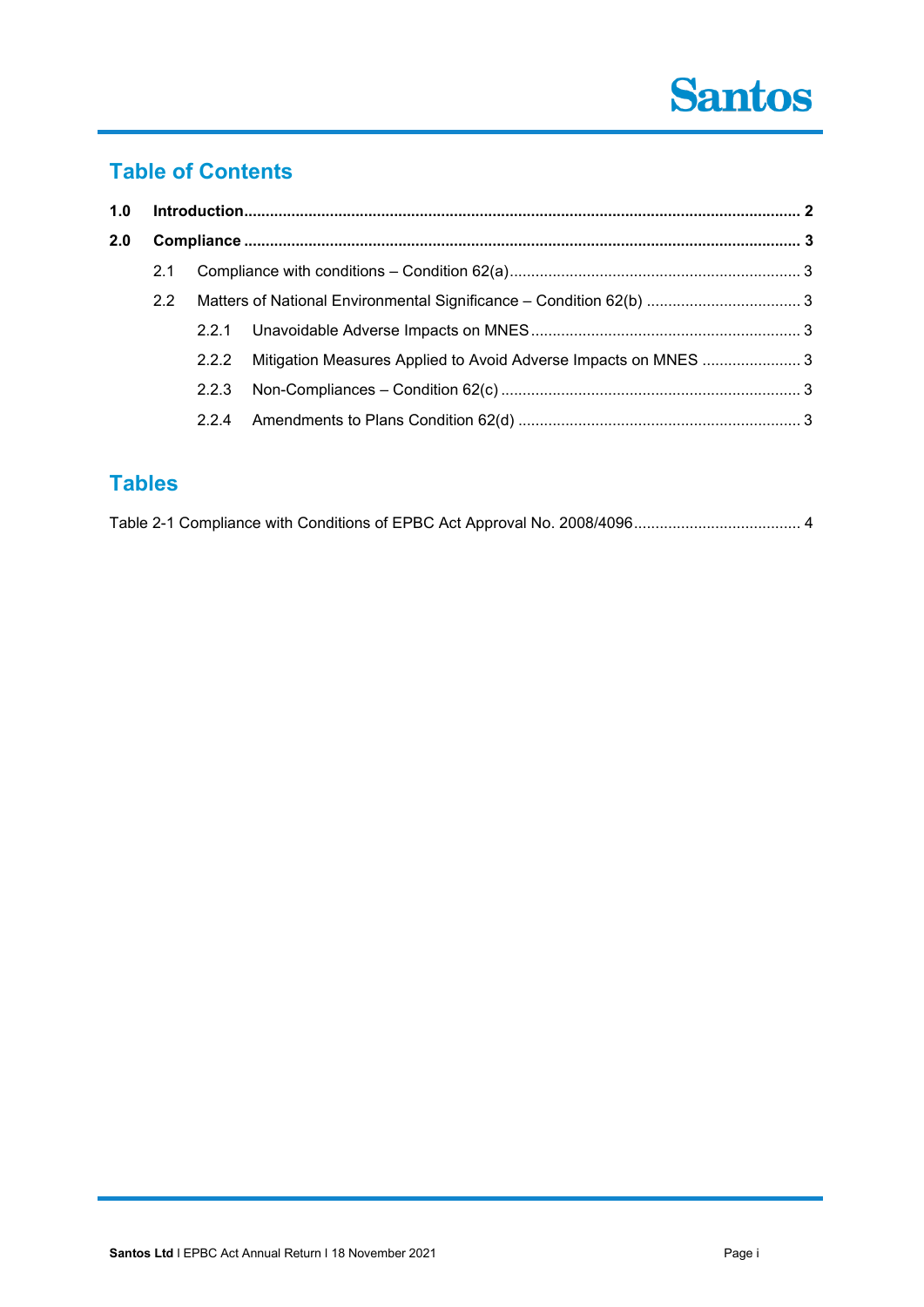### **1.0 Introduction**

On 22 October 2010, the GLNG Project proponents, Santos Limited and PETRONAS Australia Pty Ltd (**GLNG**) received approval from the then Minister for Sustainability, Environment, Water, Population and Communities to develop, construct, operate and decommission a 430 km pipeline network (Gas Transmission Pipeline or **GTP**) to link coal seam gas fields to a proposed LNG facility on Curtis Island as described in referral EPBC No 2008/4096 (**EPBC Approval**).

The 2021 Annual Environmental Return (**2021 AER**) has been developed to satisfy Condition 62 of the EPBC Approval.

Condition 62 states:

*"62. The Proponent must produce an Annual Environmental Return, which:*

*a) addresses compliance with these conditions;*

*b) records any unavoidable adverse impacts on MNES, mitigation measures applied to avoid adverse impacts on MNES, and any rehabilitation work undertaken in connection with any unavoidable adverse impact on MNES;*

*c) identifies all non-compliances with these conditions; and*

*d) identifies any amendments needed to plans to achieve compliance with these conditions."*

The 2021 AER is structured as follows:

• Section 2 addresses the matters required by Condition  $62(a) - (d)$ ;

Condition 63 of the EPBC Approval also states:

*"63. The proponent must publish the Annual Environmental Return on the on its website within 20 business days of each anniversary date of this approval."*

The relevant anniversary date of the EPBC Approval for the purposes of the 2021 AER is 22 October 2021. The 2021 AER covers the period 22 October 2020 – 21 October 2021 (**AER Period**) and will be published on the Santos website by 19 November 2021.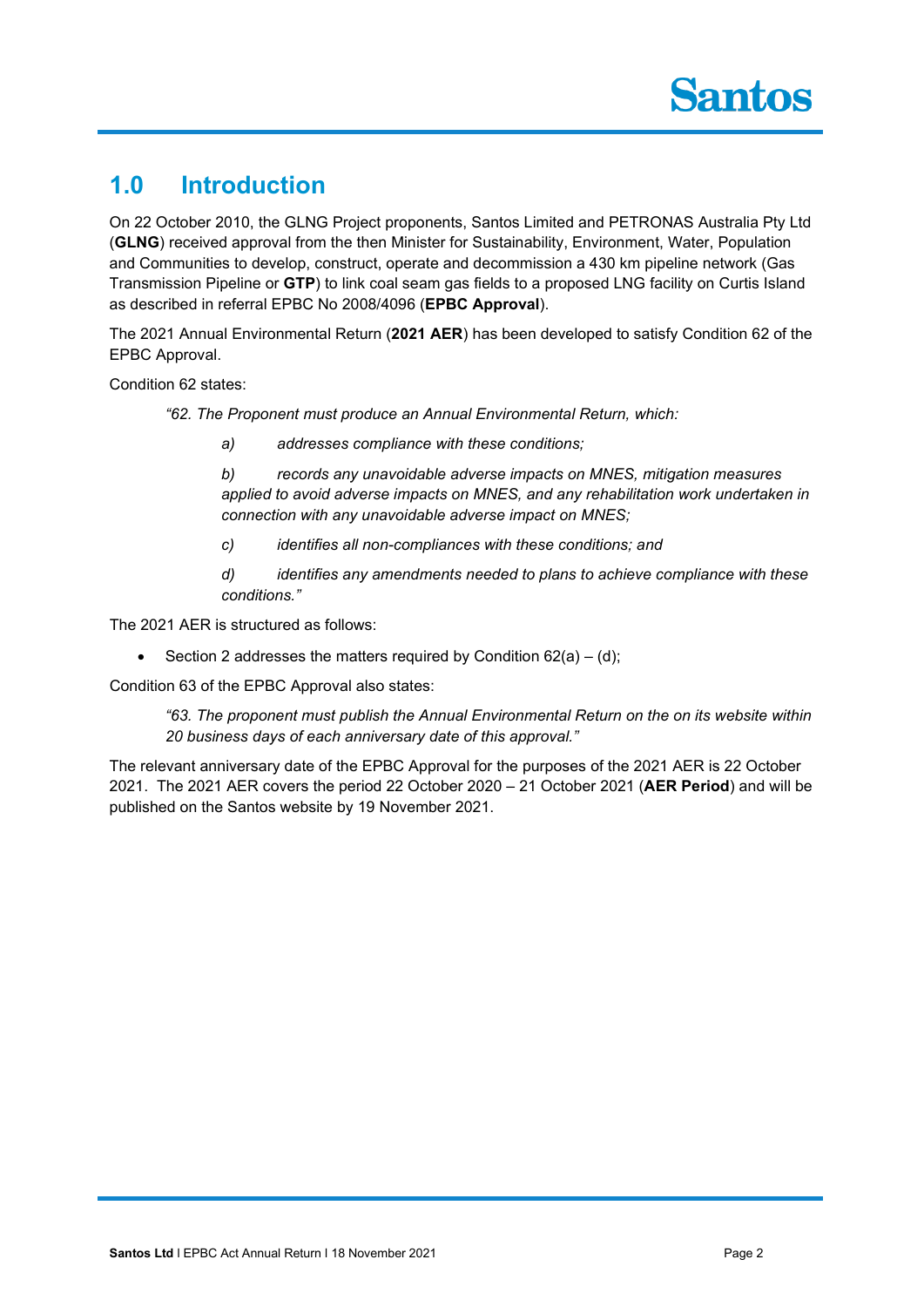### **2.0 Compliance**

### **2.1 Compliance with conditions – Condition 62(a)**

*Table 2-1 Compliance with Conditions of EPBC Act Approval No. 2008/4096* provides an update on how Santos is addressing each of the conditions imposed by the EPBC Approval.

### **2.2 Matters of National Environmental Significance – Condition 62(b)**

#### **2.2.1 Unavoidable Adverse Impacts on MNES**

During this AER Period, GLNG operated the GTP in accordance with relevant statutory approvals such as the EPBC Approval. The GLNG GTP is currently in the operation and rehabilitation (progressive and final dependent upon location/facility) phase of the project.

There were no unavoidable impacts on any MNES during the AER Period.

Reinstatement works have now been completed along the entire GTP. This includes all areas associated with each listed MNES species.

Progressive rehabilitation is now largely complete along the 420km GTP. The reinstated pipeline right of way (ROW) and associated temporary areas are in various stages of progressive rehabilitation. The progressive rehabilitation of the GTP continues to be monitored.

#### **2.2.2 Mitigation Measures Applied to Avoid Adverse Impacts on MNES**

Mitigation measures as per approved plans were applied as relevant during the AER Period.

#### **2.2.3 Non-Compliances – Condition 62(c)**

No non-compliances with the EPBC Approval have occurred within the AER Period. This includes potential non-compliances with State environmental authorisations as referred to in condition 49.

#### **2.2.4 Amendments to Plans Condition 62(d)**

In accordance with Condition 18, if the approval holder wants to act other than in accordance with this approved plan, the approval holder must submit a revised plan for approval. A revised Offset Plan was submitted to the Department on 3 August 2021, to address the remaining impacts to MNES resulting from the construction of the GTP that were not addressed by the Offset Plan approved on 27 September 2013. This plan is currently under review and assessment by the Department.

No other plans were submitted to the department for amendment during the reporting period.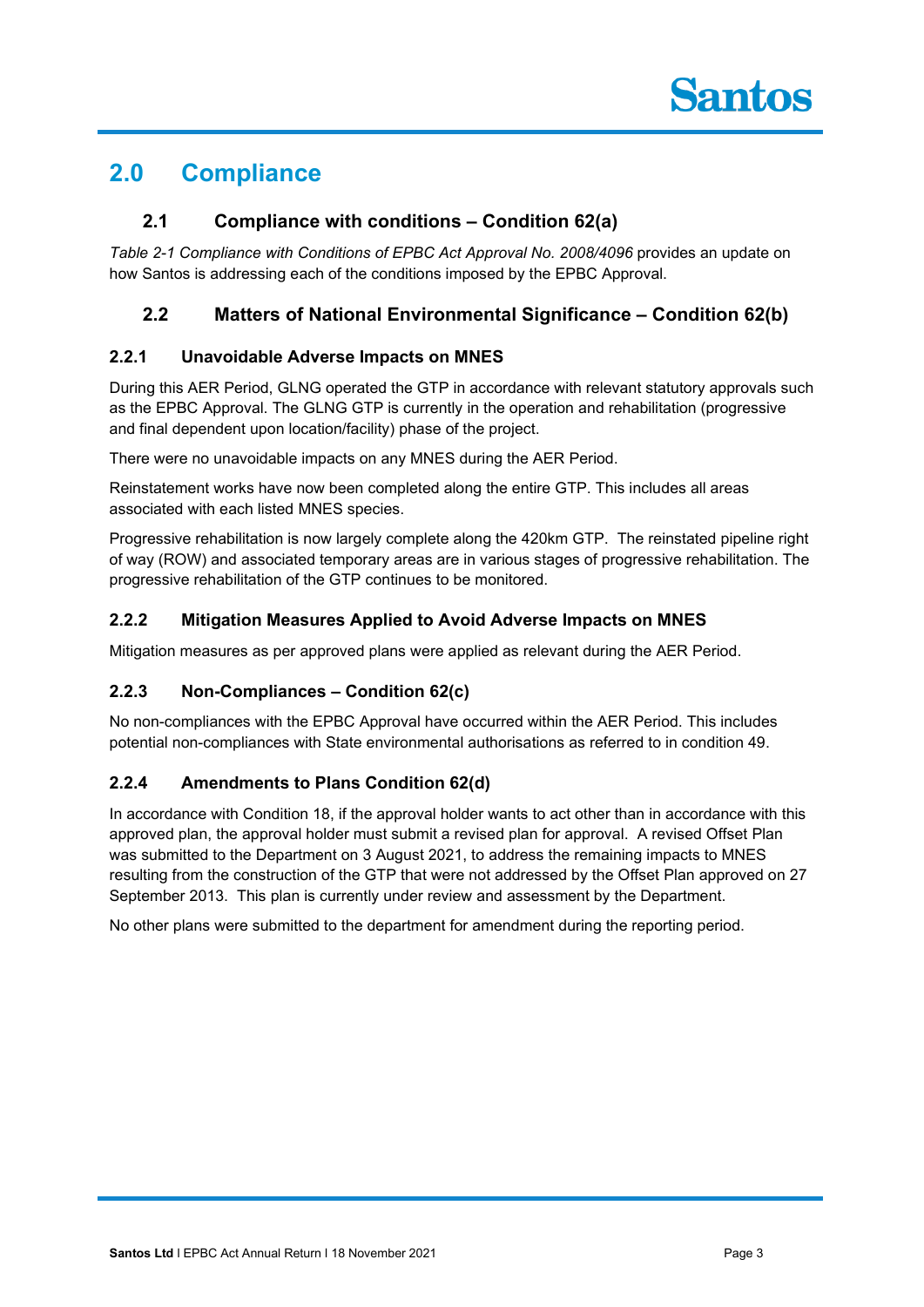| Table 2-1 Compliance with Conditions of EPBC Act Approval No. 2008/4096                                                                                                                                                                                                                                                                                                                                                                                                                                                                                                             |                                                                                                                                                                               |  |
|-------------------------------------------------------------------------------------------------------------------------------------------------------------------------------------------------------------------------------------------------------------------------------------------------------------------------------------------------------------------------------------------------------------------------------------------------------------------------------------------------------------------------------------------------------------------------------------|-------------------------------------------------------------------------------------------------------------------------------------------------------------------------------|--|
| <b>Condition</b>                                                                                                                                                                                                                                                                                                                                                                                                                                                                                                                                                                    | <b>Compliance Notes</b>                                                                                                                                                       |  |
| 1. The pipeline route and ROW is depicted in the map at Attachment 1.                                                                                                                                                                                                                                                                                                                                                                                                                                                                                                               | The GTP has been constructed generally in accordance wit<br>in the map at Attachment 1 of the EPBC Approval and as sl<br>Plans approved by the Department.                    |  |
| 2. The proponent must prepare a Environmental Management Plan to manage the impacts of construction, operation and<br>decommissioning of the pipeline (other than in relation to the Narrows) on listed threatened species and ecological<br>communities, listed migratory species and values of the World and National Heritage-listed Great Barrier Reef.                                                                                                                                                                                                                         | Environmental Management Plans have been prepared for<br>Curtis Island sections of the GTP meeting the requirements<br>the Department on 21 June, 7 December and 21 June 2012 |  |
| 3. The Environmental Management Plan must include:                                                                                                                                                                                                                                                                                                                                                                                                                                                                                                                                  | implemented in accordance with this requirement.                                                                                                                              |  |
| provisions for detailed pre-clearance surveys by a suitably qualified ecologist along the entire length of the ROW, in<br>а.<br>accordance with conditions 5 to 10;<br>b. measures to minimise native and riparian vegetation clearance and to minimise the impact on listed species, their habitat                                                                                                                                                                                                                                                                                 | The Environment Management Plan required by conditions<br>following plans:<br>Significant Species Management Plan;                                                            |  |
| and ecological communities in accordance with management plans required for MNES under this approval;                                                                                                                                                                                                                                                                                                                                                                                                                                                                               | Pest and Weed Management Plan;                                                                                                                                                |  |
| c. measures to manage the impact of clearing on each listed species and ecological community in accordance with<br>management plans required for MNES under this approval;                                                                                                                                                                                                                                                                                                                                                                                                          | Acid Sulfate Soils Management Plan;<br><b>Erosion and Sediment Control Plans;</b>                                                                                             |  |
| d. measures to regenerate vegetation on the ROW where natural regeneration is not successful to a condition at least<br>equivalent to the ROW condition prior to commencement;                                                                                                                                                                                                                                                                                                                                                                                                      | Species Management Plan;<br>Mosquitoes and Midges Management Plan;                                                                                                            |  |
| e. measures to minimise impacts on fauna during pipeline construction, including:                                                                                                                                                                                                                                                                                                                                                                                                                                                                                                   | Waste Management Plan;                                                                                                                                                        |  |
| i. measures to protect MNES in the areas of the ROW where trenching is being undertaken, including measures to                                                                                                                                                                                                                                                                                                                                                                                                                                                                      | Landscape Rehabilitation Management Plan                                                                                                                                      |  |
| exclude listed terrestrial fauna from gaining access to those areas of the ROW where trenching is currently being undertaken                                                                                                                                                                                                                                                                                                                                                                                                                                                        | Stormwater Management and Erosion and Sedimer                                                                                                                                 |  |
| ii. mechanisms to allow fauna to escape from the pipeline trench;                                                                                                                                                                                                                                                                                                                                                                                                                                                                                                                   | Concept Dewatering, Hydrotest Water and Land Re                                                                                                                               |  |
| iii. daily morning surveys for trapped fauna;                                                                                                                                                                                                                                                                                                                                                                                                                                                                                                                                       | Collectively for the mainland, marine crossing and Curtis Isl                                                                                                                 |  |
| iv. mechanisms for a suitably qualified person to relocate fauna; and                                                                                                                                                                                                                                                                                                                                                                                                                                                                                                               |                                                                                                                                                                               |  |
| v. record keeping for all survey, removal and relocation activities.                                                                                                                                                                                                                                                                                                                                                                                                                                                                                                                | The plans are available on the Santos website.                                                                                                                                |  |
| machinery wash down procedures and ongoing monitoring to minimise the spread and establishment of weeds in the<br>ROW. Monitoring of weed infestations within disturbed areas must occur at least monthly during construction and then<br>quarterly for a period of two years after completion of construction. Appropriate weed control measures must be<br>implemented. After the two-year period, the frequency of monitoring must be reconsidered by the proponent, based on the<br>success of control measures, the level of infestations and pipeline maintenance activities; |                                                                                                                                                                               |  |
| g. measures to manage and control feral animals that may spread due to the establishment of the ROW;                                                                                                                                                                                                                                                                                                                                                                                                                                                                                |                                                                                                                                                                               |  |
| h. measures for the prevention of ignition sources to protect habitat values;<br>i. measures for the management of acid sulfate soils;                                                                                                                                                                                                                                                                                                                                                                                                                                              |                                                                                                                                                                               |  |
| 4. The Environmental Management Plan must be submitted for the approval of the Minister. Commencement must not occur<br>without approval (except for activities critical to commencement and associated with mobilisation of plant, equipment,<br>materials, machinery and personnel prior to start of pipeline construction which will have no adverse impact on MNES).<br>The approved plan must be implemented.                                                                                                                                                                  |                                                                                                                                                                               |  |
| 5. Before the clearance of native vegetation in the pipeline ROW, the proponent must:                                                                                                                                                                                                                                                                                                                                                                                                                                                                                               | No clearing of native vegetation was undertaken during this                                                                                                                   |  |
| a. undertake pre-clearance surveys for the presence of listed threatened species and migratory species, their habitat and<br>listed ecological communities.                                                                                                                                                                                                                                                                                                                                                                                                                         |                                                                                                                                                                               |  |
| b. alternatively, where recent surveys have already been undertaken and those surveys meet the Department's requirements<br>for surveys for the relevant MNES, the proponent may elect to develop management plans based on those surveys in<br>accordance with the requirements of Condition 8.                                                                                                                                                                                                                                                                                    |                                                                                                                                                                               |  |
| 6. Pre-clearance surveys must:                                                                                                                                                                                                                                                                                                                                                                                                                                                                                                                                                      |                                                                                                                                                                               |  |
| a. for each listed species, be undertaken in accordance with the Department's survey guidelines in effect at the time of the<br>survey.                                                                                                                                                                                                                                                                                                                                                                                                                                             |                                                                                                                                                                               |  |

Santos Ltd I EPBC Act Annual Return I 18 November 2021 **Page 4** 



with the pipeline route and ROW depicted  $s$  shown in the Environmental Management

or the Mainland, Marine Crossing and hts of condition 3 and were approved by 112 respectively, and have been

ns 2 to 4 inclusive, is comprised in the

nent Control Plan; and, Release Management Plan.

Island GTP components.

his AER period.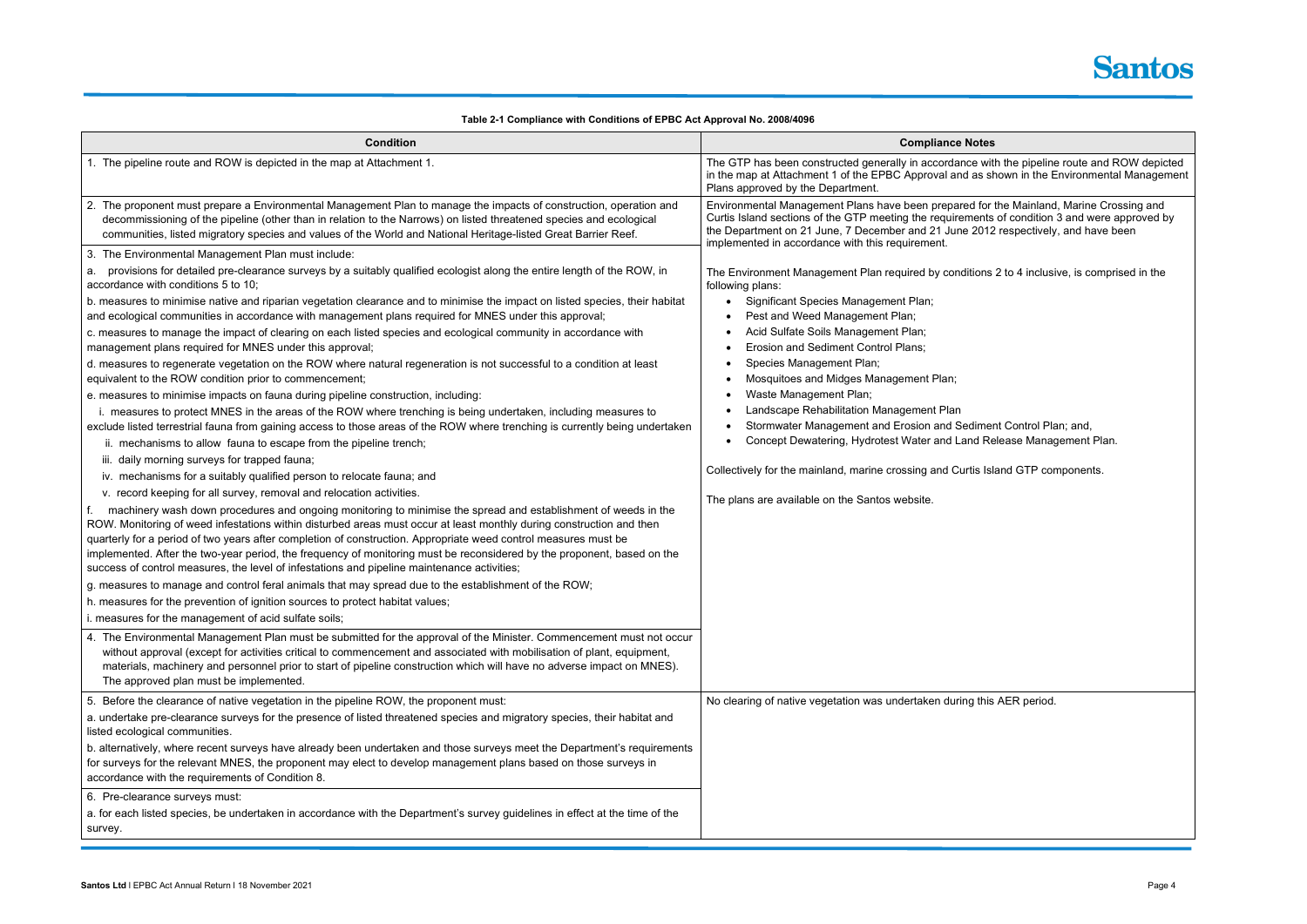| <b>Condition</b>                                                                                                                                                                         | <b>Compliance Notes</b>                                                                                                                                                                               |
|------------------------------------------------------------------------------------------------------------------------------------------------------------------------------------------|-------------------------------------------------------------------------------------------------------------------------------------------------------------------------------------------------------|
| b. be undertaken by a suitably qualified ecologist approved by the Department in writing;                                                                                                |                                                                                                                                                                                                       |
| c. document the survey methodology, results and significant findings in relation to MNES;                                                                                                |                                                                                                                                                                                                       |
| d. apply best practice site assessment and ecological survey methods appropriate for each listed threatened species,                                                                     |                                                                                                                                                                                                       |
| migratory species, their habitat and listed ecological communities.                                                                                                                      |                                                                                                                                                                                                       |
| Pre-clearance survey reports (which document the methods used and the results obtained) must be published by the<br>proponent and provided to the Department on request.                 |                                                                                                                                                                                                       |
| 8. If a listed threatened species or migratory species or their habitat, or a listed ecological community is encountered during                                                          | Management plans for each listed species and ecological community (contained in the Significant                                                                                                       |
| the surveys undertaken as required by condition 5 and is not specified in the Table 1 or 2 at condition 11 and 12, the                                                                   | Species Management Plan (SSMP)) were developed by GLNG following the pre-clearance surveys                                                                                                            |
| proponent must submit a separate management plan for each species or ecological community to manage the                                                                                  | in accordance with the requirements of condition 8 and the final plan was approved by the Minister                                                                                                    |
| unexpected impacts of clearing. In relation to each listed species or ecological community, each plan must address:                                                                      | on 7 June 2013.                                                                                                                                                                                       |
| the relevant characteristics describing each ecological community<br>а.                                                                                                                  | Quantification of the unavoidable impact to listed threatened species, migratory species, their                                                                                                       |
| b. a map of the location of species, species' habitat, or ecological community in proximity to the ROW;                                                                                  | habitat, or a listed ecological community is recorded in the SSMP. An updated SSMP was                                                                                                                |
| c. measures that will be employed to avoid impact on the species, species' habitat, or ecological community;                                                                             | submitted following the endorsement of the Santos GLNG Adverse Impacts Assessment                                                                                                                     |
| d. a quantification of the unavoidable impact (in hectares and/or individual specimens);                                                                                                 | Methodology (AIAM). The AIAM accurately quantifies the final adverse impacts to MNES as a<br>result of the construction of the GTP. The updated SSMP (Rev W) was approved on the 11                   |
| e. where impacts are unavoidable and a disturbance limit is not specified for the listed species or ecological community                                                                 | September 2017.                                                                                                                                                                                       |
| under condition 11, propose offsets to compensate for the impact on the population of the species' habitat, or the ecological                                                            |                                                                                                                                                                                                       |
| community;                                                                                                                                                                               | In relation to condition 8(e), on 27 September 2013, the Offset Plan submitted by GLNG was                                                                                                            |
| f. current legal status (under the EPBC Act);                                                                                                                                            | approved by the Department as satisfying condition 8 of the EPBC Act approval in relation to the<br>direct offset obligations that arise from the Kangaroo Island wetlands, Narrows and Curtis Island |
| g. known distribution.                                                                                                                                                                   | elements of the GTP project.                                                                                                                                                                          |
| For listed species, each plan must also include:                                                                                                                                         |                                                                                                                                                                                                       |
| a. known species' populations and their relationships within the region;                                                                                                                 | On 3 August 2021, Santos GLNG submitted an Offset Plan to address the remaining impacts to                                                                                                            |
| b. biology and reproduction;                                                                                                                                                             | MNES resulting from the construction of the GTP that were not addressed by the Offset Plan<br>approved on 27 September 2013. This plan is currently under review and assessment by the                |
| c. preferred habitat and microhabitat including associations with geology, soils, landscape features and associations with<br>other native fauna and/or flora or ecological communities; | Department. This 2021 Plan acquits all remaining obligations and supersedes the previous plans                                                                                                        |
| d. anticipated threats to MNES from pipeline construction, operation and decommissioning;                                                                                                | lodged for assessment and review, and will be implemented once approved.                                                                                                                              |
| e. management practices and methods to minimise impacts, such as:                                                                                                                        |                                                                                                                                                                                                       |
| i. site rehabilitation timeframes, standards and methods;                                                                                                                                | All required plans were submitted and approved prior to any clearing activities.                                                                                                                      |
| ii. use of sequential clearing to direct fauna away from impact zones;                                                                                                                   |                                                                                                                                                                                                       |
| iii. re-establishment of native vegetation in linear infrastructure corridors;                                                                                                           |                                                                                                                                                                                                       |
| iv. handling practices for flora specimens;                                                                                                                                              |                                                                                                                                                                                                       |
| v. translocation and/or propagation practices and monitoring for translocation/propagation success;                                                                                      |                                                                                                                                                                                                       |
| vi. monitoring methods including for rehabilitation success and recovery;                                                                                                                |                                                                                                                                                                                                       |
| f. reference to relevant conservation advice, recovery plans, or other policies, practices, standards or guidelines relevant to                                                          |                                                                                                                                                                                                       |
| MNES published or approved from time to time by the Department.                                                                                                                          |                                                                                                                                                                                                       |
| 9. Each plan required under condition 8 must be submitted for the approval of the Minister. Commencement in the location                                                                 |                                                                                                                                                                                                       |
| covered by the management plan must not occur without approval. Each approved plan must be implemented.                                                                                  |                                                                                                                                                                                                       |
| 10.If, during construction a listed threatened species or migratory species or their habitat, or a listed ecological community is                                                        | The GTP was not in construction during this AER Period. During the reporting period anode beds                                                                                                        |
| encountered and is not specified in the table at condition 11 or 12, the proponent must submit a separate management                                                                     | were installed along selected areas of the GTP. No listed threatened species or migratory species                                                                                                     |
| plan for each species or ecological community in accordance with condition 8 within 20 business days of encountering                                                                     | or their habitat, or a listed ecological community was encountered during this maintenance<br>construction.                                                                                           |
| that MNES. Work must not continue at the construction site where the MNES is encountered until the relevant                                                                              |                                                                                                                                                                                                       |
| management plan has been approved.                                                                                                                                                       |                                                                                                                                                                                                       |
| NOTE CONDITION 11 (as per below) was varied by DOTE on 19 December 2012                                                                                                                  | No disturbance for unavoidable impacts on listed threatened communities and potential habitat for                                                                                                     |
|                                                                                                                                                                                          | listed threatened species or migratory species has occurred during this AER Period.                                                                                                                   |

# **Santos**

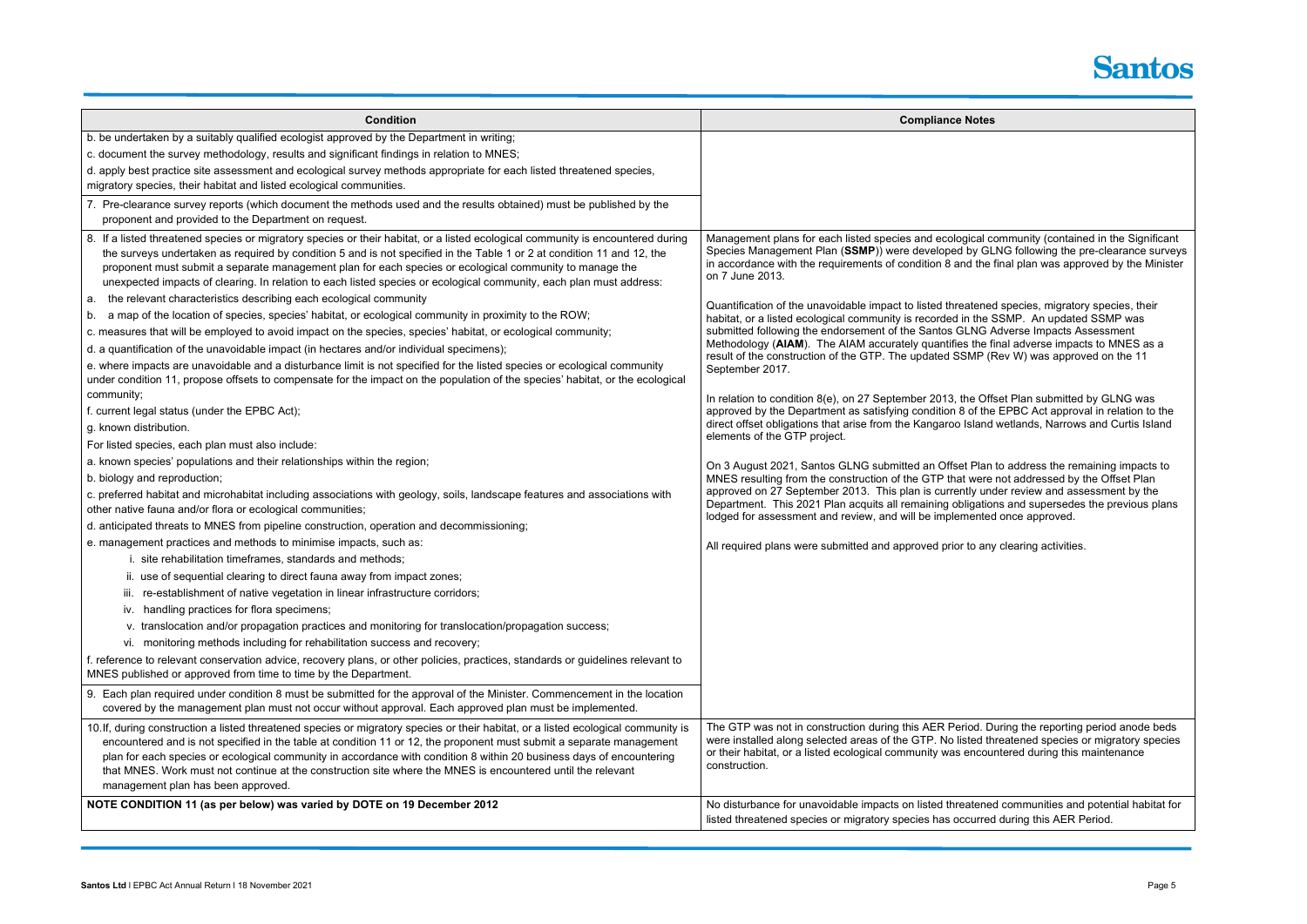|                                                                                                                                                                                                                                                                                                                                                                               |                    | <b>Condition</b>       |                                                                                                                                                                                                                                                                               | <b>Compliance Notes</b>                                                                                                                                                                                                            |
|-------------------------------------------------------------------------------------------------------------------------------------------------------------------------------------------------------------------------------------------------------------------------------------------------------------------------------------------------------------------------------|--------------------|------------------------|-------------------------------------------------------------------------------------------------------------------------------------------------------------------------------------------------------------------------------------------------------------------------------|------------------------------------------------------------------------------------------------------------------------------------------------------------------------------------------------------------------------------------|
| 11. The following maximum disturbance limits apply to any disturbances authorised for unavoidable impacts on listed<br>threatened communities and potential habitat for listed threatened species or migratory species as a result of the<br>construction, operation and decommissioning of the pipeline (and all associated activities).                                     |                    |                        |                                                                                                                                                                                                                                                                               |                                                                                                                                                                                                                                    |
| Table 1: EPBC Listed threatened ecological communities                                                                                                                                                                                                                                                                                                                        |                    |                        |                                                                                                                                                                                                                                                                               |                                                                                                                                                                                                                                    |
| <b>Ecological community</b>                                                                                                                                                                                                                                                                                                                                                   | <b>EPBC Status</b> | Disturbance limit (ha) |                                                                                                                                                                                                                                                                               |                                                                                                                                                                                                                                    |
| Brigalow (Acacia<br>harpophylia dominant and<br>co-dominant)                                                                                                                                                                                                                                                                                                                  | Endangered         | 22.0                   |                                                                                                                                                                                                                                                                               |                                                                                                                                                                                                                                    |
| Semi-evergreen vine<br>thickets of the Brigalow<br>Belt (North and South)<br>and Nadewar Bioregions                                                                                                                                                                                                                                                                           | Endangered         | 2.4                    |                                                                                                                                                                                                                                                                               |                                                                                                                                                                                                                                    |
| <b>Species</b>                                                                                                                                                                                                                                                                                                                                                                | <b>EPBC Status</b> | Disturbance limit (ha) |                                                                                                                                                                                                                                                                               |                                                                                                                                                                                                                                    |
| Cycas megacarpa (Large-<br>fruited Zamia)                                                                                                                                                                                                                                                                                                                                     | Endangered         | 27.8                   |                                                                                                                                                                                                                                                                               |                                                                                                                                                                                                                                    |
| NOTE CONDITION 12 (as per below) was varied by DOTE on 23 February 2017                                                                                                                                                                                                                                                                                                       |                    |                        |                                                                                                                                                                                                                                                                               | The SSMP includes management plans meeting the requirements of condition 8 for each individual<br>species listed in Table 2.                                                                                                       |
| 12. The proponent must prepare a management plan for each species in the table below. Each plan must be prepared in<br>accordance with the requirements of condition 8.                                                                                                                                                                                                       |                    |                        | GLNG prepared the individual management plans comprised in the SSMP through a staged<br>approach to align with the GTP construction schedule. These have been approved by the<br>Department of Environment and Energy (Department) and no further individual management plans |                                                                                                                                                                                                                                    |
| Table 2: Species management plans required before commencement                                                                                                                                                                                                                                                                                                                |                    |                        |                                                                                                                                                                                                                                                                               | are required.                                                                                                                                                                                                                      |
| <b>Listed species</b>                                                                                                                                                                                                                                                                                                                                                         |                    | <b>EPBC Act Status</b> |                                                                                                                                                                                                                                                                               |                                                                                                                                                                                                                                    |
| Philotheca sporadica                                                                                                                                                                                                                                                                                                                                                          |                    | Vulnerable             |                                                                                                                                                                                                                                                                               | Note: Brigalow Scaly-foot (Paradelma orientalis) has since been delisted under the EPBC Act.                                                                                                                                       |
| Cadellia pentasylis (Ooline)                                                                                                                                                                                                                                                                                                                                                  |                    | Vulnerable             |                                                                                                                                                                                                                                                                               |                                                                                                                                                                                                                                    |
| Paradelma orientalis (Brigalow Scaly-foot)                                                                                                                                                                                                                                                                                                                                    |                    | Vulnerable             |                                                                                                                                                                                                                                                                               |                                                                                                                                                                                                                                    |
| Furina dunmalli (Dunmall's Snake)                                                                                                                                                                                                                                                                                                                                             |                    | Vulnerable             |                                                                                                                                                                                                                                                                               |                                                                                                                                                                                                                                    |
| Egernia rugosa (Yakka Skink)                                                                                                                                                                                                                                                                                                                                                  |                    | Vulnerable             |                                                                                                                                                                                                                                                                               |                                                                                                                                                                                                                                    |
| Geophaps scripta scripta (Squatter pigeon -<br>southern)                                                                                                                                                                                                                                                                                                                      |                    | Vulnerable             |                                                                                                                                                                                                                                                                               |                                                                                                                                                                                                                                    |
| Nyctophilus timoriensis (Eastern Long-eared<br>Bat)                                                                                                                                                                                                                                                                                                                           |                    | Vulnerable             |                                                                                                                                                                                                                                                                               |                                                                                                                                                                                                                                    |
| Chalinolobus dwyeri (Large-eared Pied Bat)                                                                                                                                                                                                                                                                                                                                    |                    | Vulnerable             |                                                                                                                                                                                                                                                                               |                                                                                                                                                                                                                                    |
| Xeromys myoides (Water Mouse)                                                                                                                                                                                                                                                                                                                                                 |                    | Vulnerable             |                                                                                                                                                                                                                                                                               |                                                                                                                                                                                                                                    |
| 13. Each management plan must be submitted for the approval of the Minister. Commencement must not occur without<br>approval. Commencement in the location covered by the management plan must not occur without approval. Each<br>approved plan must be implemented.                                                                                                         |                    |                        |                                                                                                                                                                                                                                                                               | Each of the individual management plans comprising the SSMP was submitted and approved prior<br>to works commencing in the area relevant to the species/habitat, and have been implemented in<br>accordance with this requirement. |
| 14. Disturbance of vegetation related to the construction and maintenance of the pipeline must be confined to the ROW. Any<br>proposed siting of construction camps, vehicle access tracks and pipe lay-down areas outside the ROW during<br>construction must be undertaken so as to minimise potential adverse impacts on MNES and must comply with conditions<br>5 to 13.  |                    |                        |                                                                                                                                                                                                                                                                               | There was no disturbance of vegetation undertaken during the AER reporting period.                                                                                                                                                 |
| 15. Within 12 months of the commencement of pipeline development the proponent must prepare an Offset Plan to provide<br>an offset area for the approved disturbance limits relating to Semi-evergreen vine thickets of the Brigalow Belt (North and<br>South) and Nandewar Bioregions within the project area. The offset area to be secured must be an area of private land |                    |                        |                                                                                                                                                                                                                                                                               | GLNG Operations Pty Ltd, on behalf of the project proponents, submitted the GTP Environmental<br>Offset Plan (EOP) for the GTP Project on 22 April 2011.                                                                           |



| es                                                                             |
|--------------------------------------------------------------------------------|
|                                                                                |
|                                                                                |
|                                                                                |
|                                                                                |
|                                                                                |
|                                                                                |
|                                                                                |
|                                                                                |
|                                                                                |
|                                                                                |
|                                                                                |
|                                                                                |
| irements of condition 8 for each individual                                    |
|                                                                                |
| sed in the SSMP through a staged                                               |
| ese have been approved by the<br>d no further individual management plans      |
|                                                                                |
| e been delisted under the EPBC Act.                                            |
|                                                                                |
|                                                                                |
|                                                                                |
|                                                                                |
|                                                                                |
|                                                                                |
|                                                                                |
|                                                                                |
|                                                                                |
| SSMP was submitted and approved prior<br>habitat, and have been implemented in |
|                                                                                |
| g the AER reporting period.                                                    |
|                                                                                |
|                                                                                |
| ents, submitted the GTP Environmental                                          |
|                                                                                |
|                                                                                |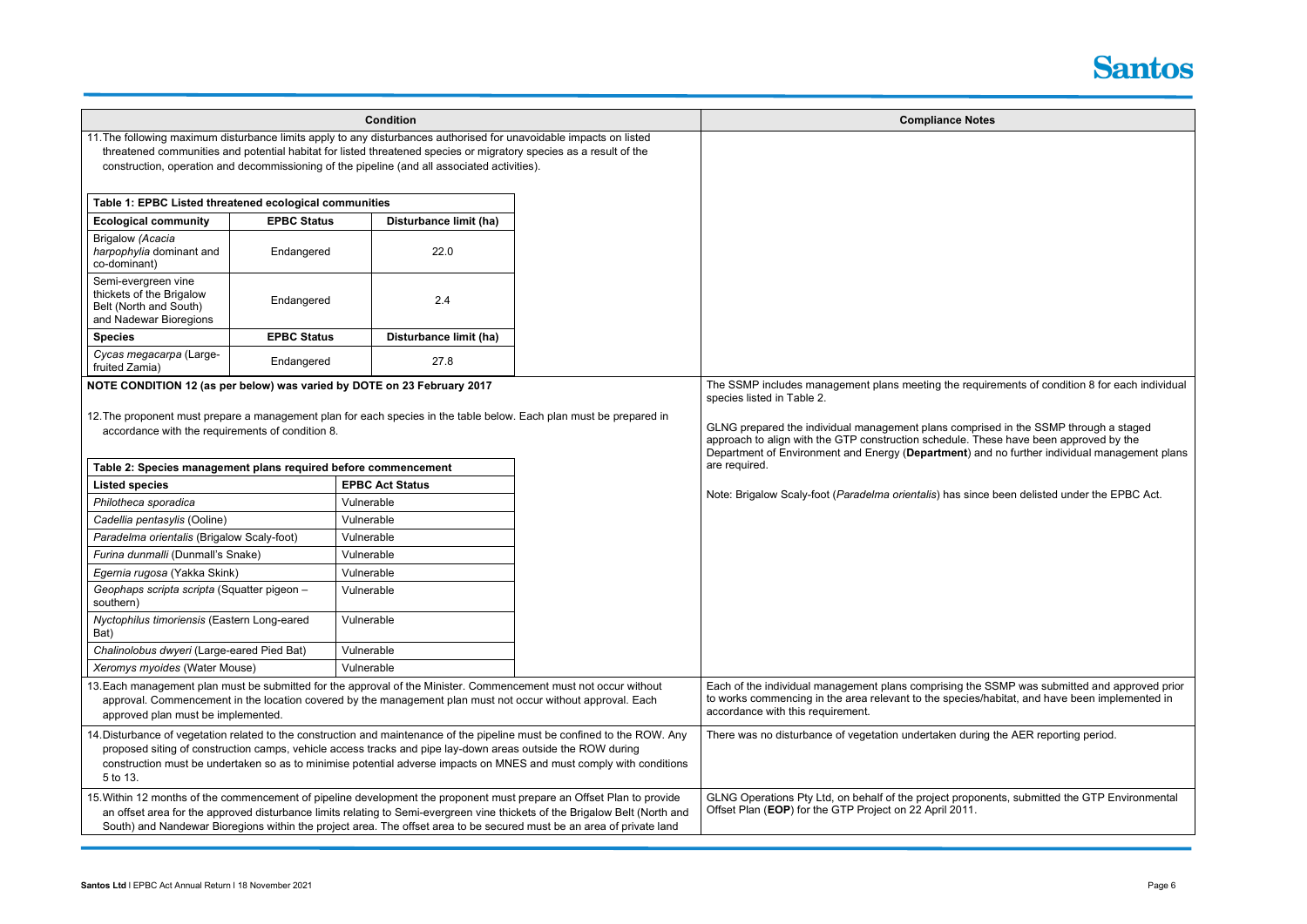

# the subject of the EPBC Act approval (the eet the offset requirement for SEVT Semiouth) and Nandewar Bioregions. I address the offset requirements for listed ritage values. an to address the remaining impacts to re not addressed by the Offset Plan ander review and assessment by the tions and supersedes the previous plans areas subject to the 2021 Offset Plan. bject of the EPBC Approval (the GTP) was I title documents showing GLNG as the fset Plan. an to address the remaining impacts to  $\pi$  re not addressed by the Offset Plan for Offset Area Management Plans This partment. **DP**) in relation to condition 23 on 22 April uld be suitable as potential recipient sites

| <b>Condition</b>                                                                                                                                                                                                                                                                                                                                                                                                                                                                                                                                                                                                                                                                                                                     | <b>Compliance Notes</b>                                                                                                                                                                                                                                                              |
|--------------------------------------------------------------------------------------------------------------------------------------------------------------------------------------------------------------------------------------------------------------------------------------------------------------------------------------------------------------------------------------------------------------------------------------------------------------------------------------------------------------------------------------------------------------------------------------------------------------------------------------------------------------------------------------------------------------------------------------|--------------------------------------------------------------------------------------------------------------------------------------------------------------------------------------------------------------------------------------------------------------------------------------|
| which includes at least 19.2 ha of Semi-evergreen vine thickets of the Brigalow Belt (North and South) and Nandewar<br>Bioregions.                                                                                                                                                                                                                                                                                                                                                                                                                                                                                                                                                                                                   | Note: The commencement date for the controlled action the<br>GTP) was the 2 August 2012.                                                                                                                                                                                             |
| 16. The Offset Plan must include details of the offset area including: the timing and arrangements for property acquisition,<br>maps and site description, environmental values relevant to MNES, connectivity with other habitats and biodiversity<br>corridors, a rehabilitation program, and mechanisms for long-term protection, conservation and management.                                                                                                                                                                                                                                                                                                                                                                    | The EOP included properties that would be suitable to meet<br>evergreen vine thickets of the Brigalow Belt (North and Sou<br>In addition, the EOP identified offset properties that would a                                                                                          |
| 17. The Offset Plan must be submitted for the approval of the Minister within 12 months of the commencement of gas field<br>development. The approved Offset Plan must be implemented within 30 business days of approval.                                                                                                                                                                                                                                                                                                                                                                                                                                                                                                           | flora and fauna species, World Heritage and National Herita                                                                                                                                                                                                                          |
|                                                                                                                                                                                                                                                                                                                                                                                                                                                                                                                                                                                                                                                                                                                                      | On 3 August 2021, Santos GLNG submitted an Offset Plan<br>MNES resulting from the construction of the GTP that were<br>approved on 27 September 2013. This plan is currently und<br>Department. This 2021 Plan acquits all remaining obligation<br>lodged for assessment and review. |
| 18. If the approved Offset Plan cannot be implemented because of failure of arrangements to secure the necessary area of<br>private land then the proponent must submit for the Minister's approval an alternative Offset Plan. The alternative Offset<br>Plan must provide at least an equivalent environmental outcome to those specified under condition 15. The approved<br>alternative Offset Plan must be implemented.                                                                                                                                                                                                                                                                                                         | Once approved the revised offset plan will be implemented.                                                                                                                                                                                                                           |
| 19. If the proponent proposes any action within a proposed offset area, other than actions related to managing that area as an<br>offset property, approval must be obtained, in writing from the Department. In seeking Departmental approval the<br>proponent must provide a detailed assessment of the proposed action including a map identifying where the action is<br>proposed to take place and an assessment of all associated adverse impacts on MNES. If the Department agrees to the<br>action within the proposed offset site, the area identified for the action must be excised from the proposed offset and<br>alternative offsets secured of equal or greater environmental value in relation to the impacted MNES. | Currently there are no actions proposed within any offset ar                                                                                                                                                                                                                         |
| 20. The proponent must secure the offset within 2 years of commencement.                                                                                                                                                                                                                                                                                                                                                                                                                                                                                                                                                                                                                                                             | The commencement date for the controlled action the subje<br>2 August 2012.                                                                                                                                                                                                          |
|                                                                                                                                                                                                                                                                                                                                                                                                                                                                                                                                                                                                                                                                                                                                      | On 29 May 2015, the Department was provided with land tit<br>registered owner of the properties subject to the 2015 Offse                                                                                                                                                            |
| 21. Within 12 months of securing the offset area required under the approved Offset Plan, the proponent must develop an<br>Offset Area Management Plan which must specify measures to improve the environmental values of the offset area in<br>relation to MNES, including;                                                                                                                                                                                                                                                                                                                                                                                                                                                         | On 3 August 2021, Santos GLNG submitted an Offset Plan<br>MNES resulting from the construction of the GTP that were<br>approved on 27 September 2013.                                                                                                                                |
| the documentation and mapping of current environmental values relevant to MNES of the area;<br>a.<br>measures to address threats to MNES including but not limited to grazing pressure and damage by livestock and<br>b.<br>adverse impacts from feral animals and weeds;                                                                                                                                                                                                                                                                                                                                                                                                                                                            | This 2021 Plan includes the details of Condition 21 a) – f) for<br>plan is currently under review and assessment by the Depa                                                                                                                                                         |
| measures to provide fire management regimes appropriate for the MNES;<br>C.<br>measures to manage the offset area to improve the condition of the SEVT ecological community within the offset area<br>d.<br>and to increase the areal extent of SEVT ecological community within the offset area as objectives of the program.                                                                                                                                                                                                                                                                                                                                                                                                       |                                                                                                                                                                                                                                                                                      |
| monitoring, including the undertaking of ecological surveys to assess the success of the management measures<br>е.<br>against identified milestones and objectives;                                                                                                                                                                                                                                                                                                                                                                                                                                                                                                                                                                  |                                                                                                                                                                                                                                                                                      |
| performance measures and reporting requirements against identified objectives, including trigger levels for corrective<br>actions and the actions to be taken to ensure performance measures and objectives are met.                                                                                                                                                                                                                                                                                                                                                                                                                                                                                                                 |                                                                                                                                                                                                                                                                                      |
| 22. Within 12 months of securing the offset area the Offset Area Management Plan must be submitted for the approval of the<br>Minister. The approved Offset Area Management Plan must be implemented.                                                                                                                                                                                                                                                                                                                                                                                                                                                                                                                                |                                                                                                                                                                                                                                                                                      |
| NOTE CONDITION 23 (as per below) was varied by DOTE on 15 April 2014                                                                                                                                                                                                                                                                                                                                                                                                                                                                                                                                                                                                                                                                 | GLNG submitted the GTP Environmental Offset Plan (EOP<br>2011. The Plan identified a number of properties that would<br>for the translocated and propagated Cycads.                                                                                                                  |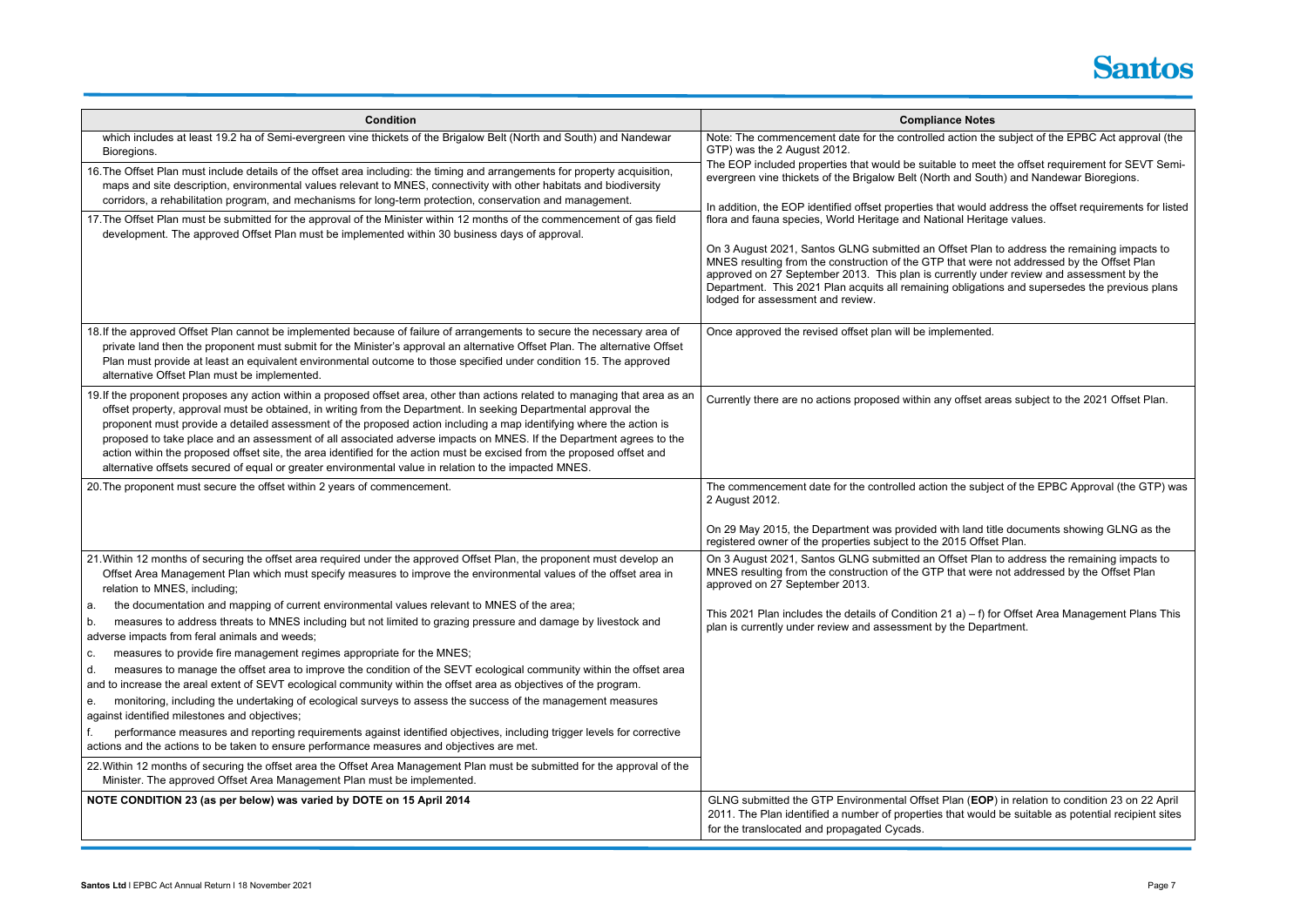## **Santos**

was prepared to address condition 23, 24 ce number: 3380-GLNG-4-1.3-0013 (Rev ty and demonstrated that it was suitable

2013. Document reference number: nts have been made to the approved roval to the Department. The Department 30 August 2013. Document reference:

des the dedicated Cycad Offset Site. A acarpa plants were transplanted in May th the Redshirt Cycas megacarpa Offset

ment Plan (COAM Plan). The COAM Plan ire, feral animals and grazing within the

**Cycas megacarpa Management Plan by** updated on occasions with the final on 30 August 2013.

l as the dedicated Cycad Offset Site. A a*carpa* plants were transplanted in May 2021, an additional 715 *Cycas megacarpa* the cycad offset site on Redshirt. All rt *Cycas megacarpa* Offset Planting Plan. ite is ongoing.

| <b>Condition</b>                                                                                                                                                                                                                                                                                                                                                                                                                                                                                                                                                                                                                                                                                                                                                                                                                                                                                                                                      | <b>Compliance Notes</b>                                                                                                                                                                                                                                                                                                                                                                                                                                                   |
|-------------------------------------------------------------------------------------------------------------------------------------------------------------------------------------------------------------------------------------------------------------------------------------------------------------------------------------------------------------------------------------------------------------------------------------------------------------------------------------------------------------------------------------------------------------------------------------------------------------------------------------------------------------------------------------------------------------------------------------------------------------------------------------------------------------------------------------------------------------------------------------------------------------------------------------------------------|---------------------------------------------------------------------------------------------------------------------------------------------------------------------------------------------------------------------------------------------------------------------------------------------------------------------------------------------------------------------------------------------------------------------------------------------------------------------------|
| 23. To offset the unavoidable impacts to Cycas megacarpa from all activities associated with this approval including                                                                                                                                                                                                                                                                                                                                                                                                                                                                                                                                                                                                                                                                                                                                                                                                                                  |                                                                                                                                                                                                                                                                                                                                                                                                                                                                           |
| implementing the baseline route through the Callide and Calliope Ranges assessed in the Environment Impact Statement,<br>the proponent must:<br>1.<br>legally protect the environmental values of an offset area of at least 166.8ha as an offset (the "offset area") for<br>a.                                                                                                                                                                                                                                                                                                                                                                                                                                                                                                                                                                                                                                                                       | The GLNG Cycas megacarpa Management Plan (CMP) wa<br>and 25 of EPBC Approval 2008/4096. Document reference<br>5). GLNG identified in the CMP a preferred offset property a<br>as a translocation and offset site.                                                                                                                                                                                                                                                         |
| receiving no less than 3990 translocated and propagated individuals by:<br>within 44 months of the date of this approval:<br>I. implementing measures to secure a legal interest in a suitable offset area;<br>II. implementing measures to maintain and improve the ecological condition of the offset area including<br>control and management of weeds, fire, feral animals, access and grazing;<br>III. implementing measures to protect the existing Cycas megacarpa population within the offset area; and<br>within 56 months of the date of this approval, securing the offset area to ensure that it is protected in<br>perpetuity;<br>b. identify alternative recruitment methods if it is considered unlikely that translocation and propagation will be<br>successful;<br>c. notify the Department in writing of the acquisition or transfer of ownership of the area identified in Condition 23(a)                                       | The CMP was approved by the Department on 4 March 201<br>SEWPaC letter_Ref:2012/14056. Subsequent amendments<br>CMP. The amended CMPs have been submitted for approv<br>approved the most recent version of the CMP (Rev 8) on 30<br>SEWPaC letter_Ref:2013/02492.<br>GLNG has purchased the Redshirt property to be utilised a<br>total of 1483 salvaged and 2014 propagated Cycas megaca<br>and June of 2017. This was conducted in accordance with t<br>Planting Plan. |
| within one month of securing the land;<br>d. if the proponent proposes any action within a proposed offset area, other than actions related to managing that area<br>as an offset property, approval must be obtained, in writing from the Department. In seeking Departmental approval the<br>proponent must provide a detailed assessment of the proposed action including a map identifying where the action is<br>proposed to take place and an assessment of all associated adverse impacts on MNES. If the Department agrees to<br>the action within the proposed offset site, the area identified for the action must be excised from the proposed offset<br>and alternative offsets secured of equal or greater environmental value in relation to the impacted MNES;<br>e. demonstrate that the measures undertaken in accordance with 23(a) for securing and managing the offset will<br>ensure that the offset is protected in perpetuity. | GLNG has also developed a Cycad Offset Area Manageme<br>addresses details including the management of weeds, fire<br>offset site.                                                                                                                                                                                                                                                                                                                                         |
| 24. The proponent must prepare a Cycas megacarpa Management Plan in consultation with an expert approved by the<br>Department in writing.                                                                                                                                                                                                                                                                                                                                                                                                                                                                                                                                                                                                                                                                                                                                                                                                             | In accordance with condition 24 to 26, GLNG submitted a C<br>the Department on 04 March 2013. This plan has been up                                                                                                                                                                                                                                                                                                                                                       |
| 25. The Cycas megacarpa Management Plan must include:                                                                                                                                                                                                                                                                                                                                                                                                                                                                                                                                                                                                                                                                                                                                                                                                                                                                                                 | revision (Revision 8) being approved by the Department on                                                                                                                                                                                                                                                                                                                                                                                                                 |
| a. confirmation of the pipeline route across the Callide Range<br>measures to ensure all Cycas megacarpa within the ROW are avoided using, for example suitable trenchless<br>b.<br>technique(s) as necessary or, if avoidance is not possible, individual plants must be removed and kept offsite and replanted<br>in the same location, or alternatively translocated. Where it can be demonstrated that removal and translocation of<br>individuals is unlikely to succeed, translocation may be substituted by establishing propagated individuals;                                                                                                                                                                                                                                                                                                                                                                                               | GLNG has purchased the Redshirt property to be utilised a<br>total of 1483 salvaged and 2014 propagated Cycas megaca<br>and June of 2017. Additionally, between 10-15 October 202<br>plants that were propagated from seed were planted into th                                                                                                                                                                                                                           |
| c. measures to propagate and plant Cycas megacarpa individuals removed or impacted by construction activities to<br>maintain a population of no less than 3990 (2610 if the CRAR is pursued) individuals within the offset site required by<br>Condition 23(a);                                                                                                                                                                                                                                                                                                                                                                                                                                                                                                                                                                                                                                                                                       | plantings were conducted in accordance with the Redshirt (<br>The maintenance and management of the cycad offset site                                                                                                                                                                                                                                                                                                                                                     |
| a detailed methodology for translocation, propagation, and planting, including a map of the location of the offset site;<br>d.                                                                                                                                                                                                                                                                                                                                                                                                                                                                                                                                                                                                                                                                                                                                                                                                                        |                                                                                                                                                                                                                                                                                                                                                                                                                                                                           |
| details of funding required to secure, maintain and enhance the values of the offset site in perpetuity;<br>е.                                                                                                                                                                                                                                                                                                                                                                                                                                                                                                                                                                                                                                                                                                                                                                                                                                        |                                                                                                                                                                                                                                                                                                                                                                                                                                                                           |
| details of a suitably qualified person to undertake translocation, propagation and planting;<br>f.                                                                                                                                                                                                                                                                                                                                                                                                                                                                                                                                                                                                                                                                                                                                                                                                                                                    |                                                                                                                                                                                                                                                                                                                                                                                                                                                                           |
| details of the erosion and sediment control measures to be implemented in the ROW in the Callide and Calliope Ranges;<br>g.                                                                                                                                                                                                                                                                                                                                                                                                                                                                                                                                                                                                                                                                                                                                                                                                                           |                                                                                                                                                                                                                                                                                                                                                                                                                                                                           |
| measures to rehabilitate the ROW in the Callide and Calliope Ranges;<br>h.                                                                                                                                                                                                                                                                                                                                                                                                                                                                                                                                                                                                                                                                                                                                                                                                                                                                            |                                                                                                                                                                                                                                                                                                                                                                                                                                                                           |
| measures for the control and management of weeds, fire, feral animals, access and grazing in translocation sites;<br>j.                                                                                                                                                                                                                                                                                                                                                                                                                                                                                                                                                                                                                                                                                                                                                                                                                               |                                                                                                                                                                                                                                                                                                                                                                                                                                                                           |
| measures for the management, maintenance and protection of the population of Cycas megacarpa individuals in the<br>offset site for a period of five years following final planting;                                                                                                                                                                                                                                                                                                                                                                                                                                                                                                                                                                                                                                                                                                                                                                   |                                                                                                                                                                                                                                                                                                                                                                                                                                                                           |
| k. details of monitoring practices to assess the success of proposed management regimes of the offset;                                                                                                                                                                                                                                                                                                                                                                                                                                                                                                                                                                                                                                                                                                                                                                                                                                                |                                                                                                                                                                                                                                                                                                                                                                                                                                                                           |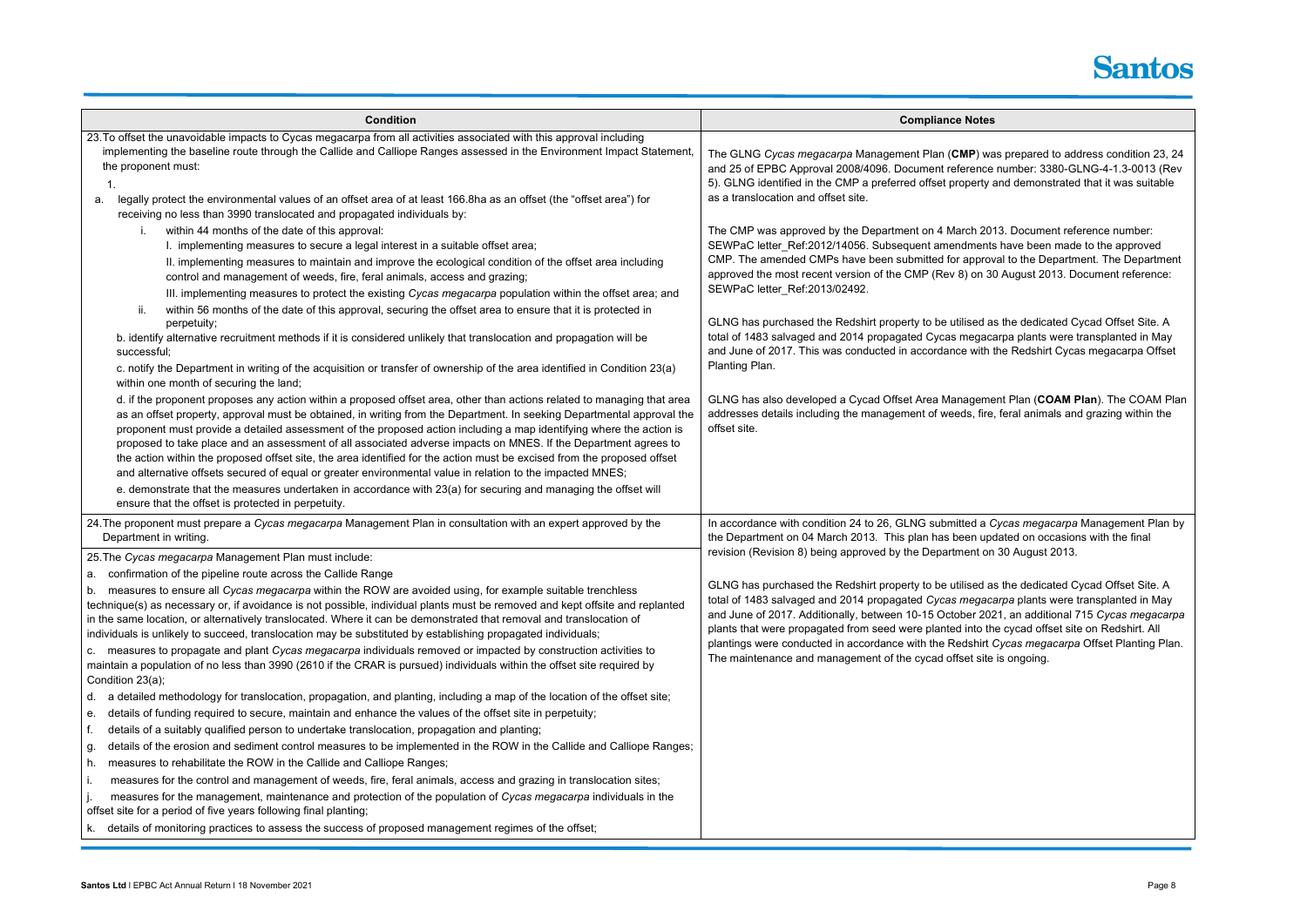| <b>Condition</b>                                                                                                                                                                                                                                                                                                                                                                              | <b>Compliance Notes</b>                                                                                                                                                                                                                                                 |
|-----------------------------------------------------------------------------------------------------------------------------------------------------------------------------------------------------------------------------------------------------------------------------------------------------------------------------------------------------------------------------------------------|-------------------------------------------------------------------------------------------------------------------------------------------------------------------------------------------------------------------------------------------------------------------------|
| performance measures, reporting requirements, trigger levels for corrective actions and identification of those actions to                                                                                                                                                                                                                                                                    |                                                                                                                                                                                                                                                                         |
| be taken to ensure performance measures are met; and                                                                                                                                                                                                                                                                                                                                          |                                                                                                                                                                                                                                                                         |
| m. a reconciliation statement of impacts against the agreed limit of disturbance, as defined above in condition 11 must be<br>updated by the proponent every 12 months from commencement until construction is complete.                                                                                                                                                                      |                                                                                                                                                                                                                                                                         |
| 26. The Cycas megacarpa Management Plan must be submitted for the approval of the Minister. Commencement in the<br>location covered by the management plan must not occur without approval. The approved plan must be implemented.                                                                                                                                                            |                                                                                                                                                                                                                                                                         |
| 27. To avoid doubt, a single offset management plan can be submitted to meet all offset management plan requirements.                                                                                                                                                                                                                                                                         | Not applicable; condition is an aid to interpretation.                                                                                                                                                                                                                  |
| 28. Condition 28 was revoked by decision of the Department dated 31 October 2013.                                                                                                                                                                                                                                                                                                             |                                                                                                                                                                                                                                                                         |
| 29. The proponent must prepare an Environmental Management Plan for the crossing of the Narrows. This must include:<br>a. if the crossing is undertaken concurrently with the construction of one or more additional gas transmission pipelines (a<br>'bundled crossing'):                                                                                                                    | The Environmental Management Plan for the crossing of the Narrows has been approved by the<br>Department.                                                                                                                                                               |
| the roles and responsibilities of each party involved in the bundled crossing;<br>details of the final pipeline route, engineering design and construction methodology, including details of the total number<br>-ii.<br>of gas transmission pipes including any pipelines for water supply and/or sewerage;                                                                                  | Construction of The Narrows crossing was undertaken by tunnel boring machine (TBM).<br>Management strategies for the Narrows crossing were incorporated into the overall project<br>Environmental Management Plans. GLNG did not participate in the "bundled crossing". |
| iii. potential impacts from the construction of the pipeline on listed threatened species, ecological communities, migratory<br>species and World and National Heritage-listed values of the Great Barrier Reef;<br>iv. mitigation measures to reduce impacts on listed threatened species, ecological communities, migratory species and                                                     | A Receiving Environment Monitoring Program was developed by Cardno to monitor the actual and<br>potential impacts of the construction activities on the receiving environment within the Narrows<br>region.                                                             |
| World and National Heritage-listed values of the Great Barrier Reef;<br>v. proposed offset measures to compensate for unavoidable impacts on listed threatened species and ecological<br>communities, listed migratory species and values of the World and National Heritage-listed Great Barrier Reef;<br>vi. measures for the management of acid sulfate soils (both potential and actual); | The EMP for the Marine Crossing includes an Acid Sulfate Soils Management Plan (ASSMP). This<br>ASSMP has been approved by the Department of Environment and Science. This plan outlines the<br>measures that were taken in order to manage acid sulfate soils.         |
| vii. measures for ongoing maintenance and decommissioning of the pipelines, or                                                                                                                                                                                                                                                                                                                |                                                                                                                                                                                                                                                                         |
|                                                                                                                                                                                                                                                                                                                                                                                               |                                                                                                                                                                                                                                                                         |
| If the proponent does not proceed in a bundled crossing:                                                                                                                                                                                                                                                                                                                                      |                                                                                                                                                                                                                                                                         |
| b. a construction method which, in the opinion of the Minister, will result in minimal surface disturbance to the Kangaroo<br>Island Wetlands and minimal disturbance to the area of the estuary of the Narrows (preferably achieved by horizontal<br>directional drilling or tunnelling);                                                                                                    |                                                                                                                                                                                                                                                                         |
| details of the final pipeline route, design and construction methodology, including details of inclusion of pipes for water<br>supply and sewerage;                                                                                                                                                                                                                                           |                                                                                                                                                                                                                                                                         |
| potential impacts from the construction of the pipeline on listed threatened species, ecological communities, migratory<br>ii.<br>species and World and National Heritage-listed values of the Great Barrier Reef;                                                                                                                                                                            |                                                                                                                                                                                                                                                                         |
| iii. mitigation measures to reduce impacts to listed threatened species, ecological communities, migratory species and<br>World and National Heritage-listed values of the Great Barrier Reef;                                                                                                                                                                                                |                                                                                                                                                                                                                                                                         |
| iv. proposed offsets to compensate for the unavoidable impacts of the action on listed threatened species and ecological<br>communities, listed migratory species and values of the World and National Heritage-listed Great Barrier Reef;                                                                                                                                                    |                                                                                                                                                                                                                                                                         |
| v. measures for the management of acid sulfate soils;                                                                                                                                                                                                                                                                                                                                         |                                                                                                                                                                                                                                                                         |
| vi. measures for ongoing maintenance and decommissioning of the pipeline.                                                                                                                                                                                                                                                                                                                     |                                                                                                                                                                                                                                                                         |
| 30. The Environmental Management Plan must be submitted for the approval of the Minister. The activity which is the subject<br>of the Environmental Management Plan must not start without approval. The approved plan must be implemented.                                                                                                                                                   |                                                                                                                                                                                                                                                                         |
| 31. If the pipeline construction involves dredging to be undertaken by the proponent under the approval to which these<br>conditions are attached, the proponent must prepare a Dredge Management Plan.                                                                                                                                                                                       | Not applicable. The pipeline construction methodology did not include dredging.                                                                                                                                                                                         |
| 32. The Dredge Management Plan required under these conditions must include:                                                                                                                                                                                                                                                                                                                  |                                                                                                                                                                                                                                                                         |
| a. details of dredging methods, planned commencement, duration and frequency of dredging;                                                                                                                                                                                                                                                                                                     |                                                                                                                                                                                                                                                                         |



| es                                                                     |
|------------------------------------------------------------------------|
|                                                                        |
|                                                                        |
|                                                                        |
|                                                                        |
|                                                                        |
|                                                                        |
|                                                                        |
| the Narrows has been approved by the                                   |
| tunnel boring machine (TBM).                                           |
| corporated into the overall project<br>bate in the "bundled crossing". |
| oped by Cardno to monitor the actual and                               |
| eiving environment within the Narrows                                  |
|                                                                        |
| e Soils Management Plan (ASSMP). This                                  |
| nment and Science. This plan outlines the<br>e soils.                  |
|                                                                        |
|                                                                        |
|                                                                        |
|                                                                        |
|                                                                        |
|                                                                        |
|                                                                        |
|                                                                        |
|                                                                        |
|                                                                        |
|                                                                        |
|                                                                        |
|                                                                        |
|                                                                        |
|                                                                        |
| d not include dredging.                                                |
|                                                                        |
|                                                                        |
|                                                                        |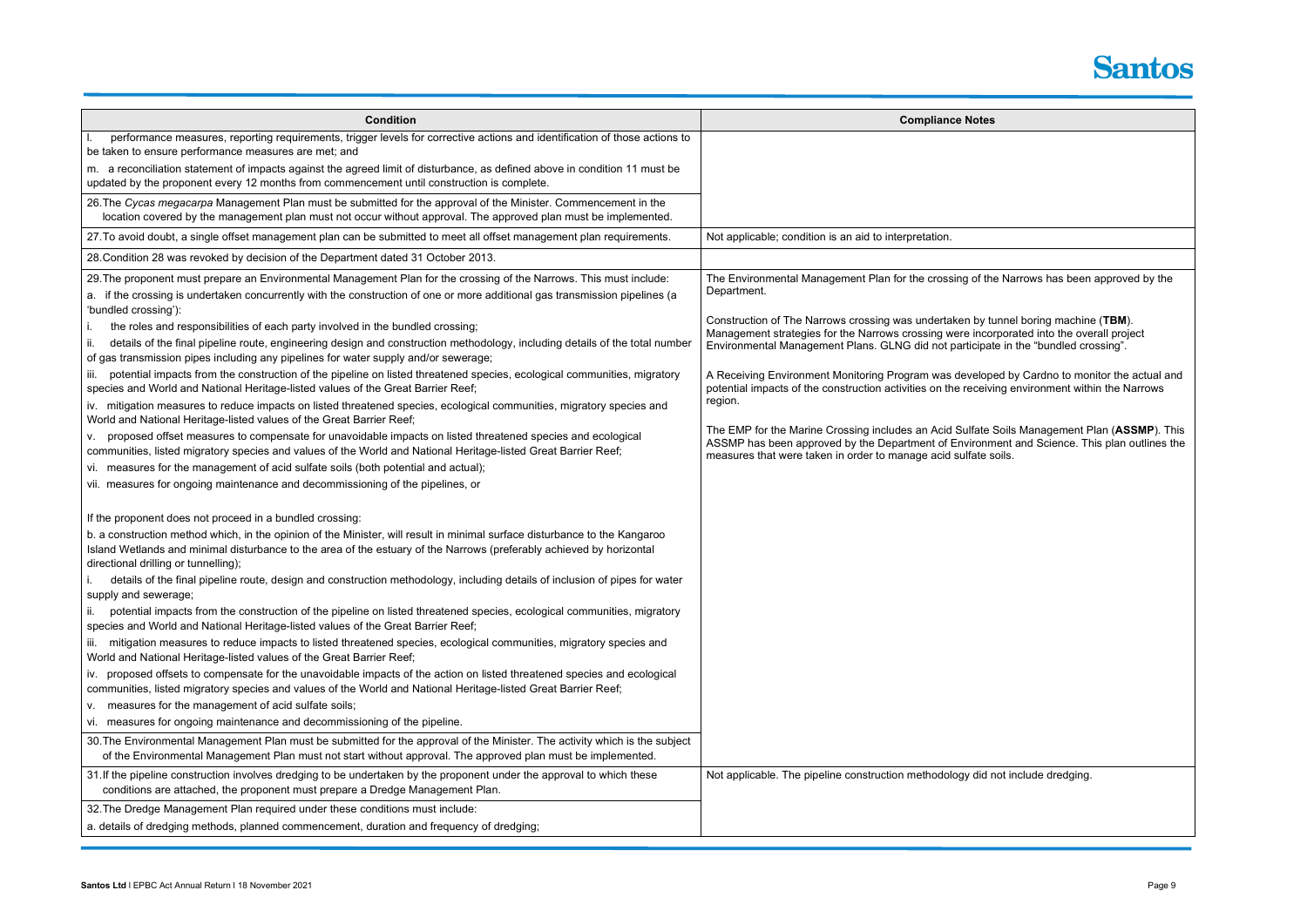| <b>Condition</b>                                                                                                                                                                                                                                                                                                                                                                                                                                               | <b>Compliance Notes</b>                                                                                                                                                               |
|----------------------------------------------------------------------------------------------------------------------------------------------------------------------------------------------------------------------------------------------------------------------------------------------------------------------------------------------------------------------------------------------------------------------------------------------------------------|---------------------------------------------------------------------------------------------------------------------------------------------------------------------------------------|
| b. identification of areas of potentially impacted seagrass habitat and their environmental tolerances;                                                                                                                                                                                                                                                                                                                                                        |                                                                                                                                                                                       |
| c. site specific water quality objectives for the designated habitats as a guideline for habitat protection and that are in<br>accordance with the National Water Quality Management Strategy including the Australian and New Zealand Guidelines for<br>Fresh and Marine Water Quality, the Australian Guidelines for Water Quality Monitoring and Reporting, the Great Barrier<br>Reef Water Quality Guidelines and the Queensland Water Quality Guidelines; |                                                                                                                                                                                       |
| d. measures to refine the plume modelling data presented in the proponent's Environmental Impact Statement;                                                                                                                                                                                                                                                                                                                                                    |                                                                                                                                                                                       |
| e. mitigation measures and controls for the dredging and spoil disposal activities;                                                                                                                                                                                                                                                                                                                                                                            |                                                                                                                                                                                       |
| f. triggers for initiating adaptive management and potential remediation measures;                                                                                                                                                                                                                                                                                                                                                                             |                                                                                                                                                                                       |
| g. monitoring of:                                                                                                                                                                                                                                                                                                                                                                                                                                              |                                                                                                                                                                                       |
| i. potential impacts of dredging on seagrass including but not limited to turbidity and light attenuation;<br>ii. the triggers established under condition 32(f); and                                                                                                                                                                                                                                                                                          |                                                                                                                                                                                       |
| iii. the long term impacts of the action;                                                                                                                                                                                                                                                                                                                                                                                                                      |                                                                                                                                                                                       |
| h. options, linked to the triggers established under condition 32(f), for adaptively managing the action – including options for<br>varying the timing and location of dredging and spoil disposal activities;                                                                                                                                                                                                                                                 |                                                                                                                                                                                       |
| . details for monitoring of dredging activities, including timing and variables measured such as turbidity and light attenuation<br>in a format as directed by the Department to allow validation of other modelling of dredging impacts relating to the Port of<br>Gladstone;                                                                                                                                                                                 |                                                                                                                                                                                       |
| . measures to minimise the impact on listed migratory birds from noise associated with construction activities;                                                                                                                                                                                                                                                                                                                                                |                                                                                                                                                                                       |
| k. measures to prevent and respond to the introduction of marine pest species;                                                                                                                                                                                                                                                                                                                                                                                 |                                                                                                                                                                                       |
| I. measures to protect dugongs and listed turtles including the use of turtle excluder devices;                                                                                                                                                                                                                                                                                                                                                                |                                                                                                                                                                                       |
| m. details of dredge spoil placement;                                                                                                                                                                                                                                                                                                                                                                                                                          |                                                                                                                                                                                       |
| n. provisions to sample and analyse dredge spoil composition.                                                                                                                                                                                                                                                                                                                                                                                                  |                                                                                                                                                                                       |
| 33. The Dredge Management Plan must be submitted for the approval of the Minister. The activity the subject of the Dredge<br>Management Plan must not occur without approval. The approved plan must be implemented.                                                                                                                                                                                                                                           |                                                                                                                                                                                       |
| 34. East of the Callide Range, the proponent must locate the pipeline within the Callide Infrastructure Corridor State<br>Development Area as indicated in the map at Attachment 1.                                                                                                                                                                                                                                                                            | In the relevant area the Pipeline was constructed within the Callide Infrastructure Corridor State<br>Development Area (CICSDA).                                                      |
| 35. Where reasonably possible horizontal directional drilling must be used for major waterway crossings, including:                                                                                                                                                                                                                                                                                                                                            | The Aquatic Values Management Plan (AVMP) details the construction methodology to be used fo                                                                                          |
| a. those within the Fitzroy and Calliope River catchments and any water crossing within the known distribution of the Fitzroy<br>River Turtle (Rheodytes leukops) and Murray Cod (Maccullochella peelii). Pipeline construction across waterways must not                                                                                                                                                                                                      | each individual watercourse crossing in order to minimise the impact on MNES. Seasons and the<br>ecology of species are taken into consideration within the AVMP and SSMP.            |
| take place during the nesting and breeding season of the Fitzroy River Turtle;                                                                                                                                                                                                                                                                                                                                                                                 | Any watercourses within the known distribution areas were determined to be adequately mitigated                                                                                       |
| b. Humpie and Targinie Creeks before marshlands near Kangaroo Island and The Narrows                                                                                                                                                                                                                                                                                                                                                                           | against potential impacts to MNES without the use horizontal directional drilling.                                                                                                    |
| 36. Trenchless techniques are not required in minor creek beds within the known distribution of the Fitzroy River Turtle<br>(Rheodytes leukops) and Murray Cod (Maccullochella peelii peelii) where there is no water at the crossing site and the<br>distance to the nearest water is sufficient to buffer any potential impacts resulting from the crossing technique.                                                                                       | No works commenced in the applicable watercourse until the relevant AVMP submitted by GLNG<br>was approved by the Department. The final AVMP was approved by the Department 3 October |
| 37. The proponent must prepare an Aquatic Values Management Plan. This plan must include:                                                                                                                                                                                                                                                                                                                                                                      | 2013, and has been implemented in accordance with this requirement.                                                                                                                   |
| a. a detailed assessment of aquatic values, including animal breeding locations for listed threatened and migratory species<br>within the ROW;                                                                                                                                                                                                                                                                                                                 |                                                                                                                                                                                       |
| b. measures to minimise impacts on listed riparian, aquatic and water dependent flora and fauna;                                                                                                                                                                                                                                                                                                                                                               |                                                                                                                                                                                       |
| c. measures to minimise erosion and sediment impacts to waterways;                                                                                                                                                                                                                                                                                                                                                                                             |                                                                                                                                                                                       |
| d. measures to maintain water quality and water flow requirements, including treatment and disposal methods for hydrostatic<br>test water;                                                                                                                                                                                                                                                                                                                     |                                                                                                                                                                                       |
| e. site-specific mitigation measures for any potential impacts from construction and operation of the pipeline on listed<br>threatened species, including but not limited to the Fitzroy River Turtle.                                                                                                                                                                                                                                                         |                                                                                                                                                                                       |
|                                                                                                                                                                                                                                                                                                                                                                                                                                                                |                                                                                                                                                                                       |



the Aquatic Values on Apples construction methodology to be used for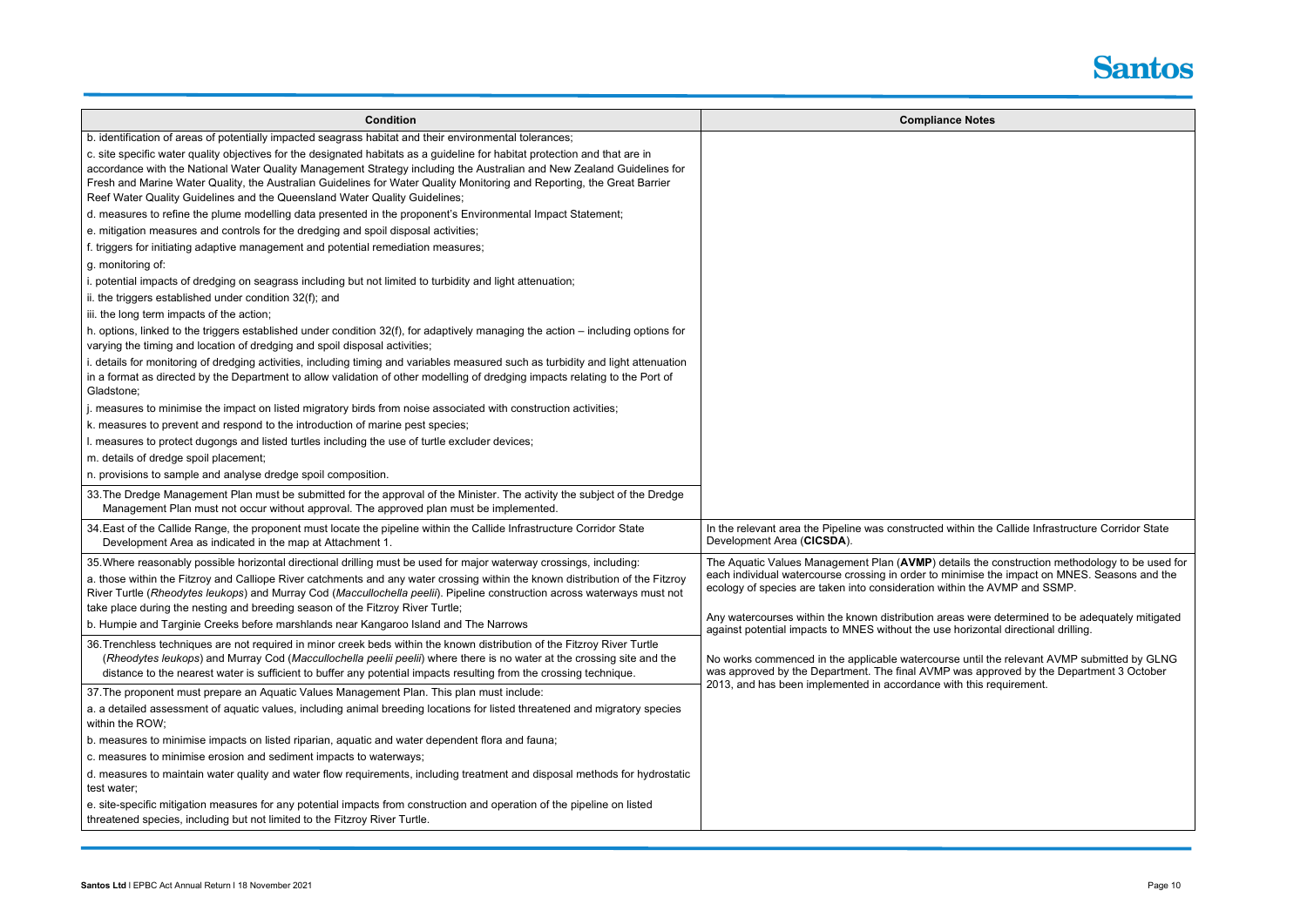| <b>Condition</b>                                                                                                                                                                                                                                                                                                                                          | <b>Compliance Notes</b>                                                                                                                                                                |
|-----------------------------------------------------------------------------------------------------------------------------------------------------------------------------------------------------------------------------------------------------------------------------------------------------------------------------------------------------------|----------------------------------------------------------------------------------------------------------------------------------------------------------------------------------------|
| 38. The Aquatic Values Management Plan must be approved in writing by the Minister. Activities the subject of the plan must<br>not start without approval. The Plan must be implemented.                                                                                                                                                                  |                                                                                                                                                                                        |
| 39. Within 20 business days of commencement, the proponent must advise the Department in writing of the actual date of<br>commencement.                                                                                                                                                                                                                   | The Department was informed of the commencement date of the GTP construction on 23 August<br>2012.                                                                                     |
| 40. If, at any time after five years from the date of this approval, the Minister notifies the proponent in writing that the Minister<br>is not satisfied that there has been commencement of the action, the action must not commence without the written<br>agreement of the Minister.                                                                  | Not applicable.                                                                                                                                                                        |
| 41. If the proponent wants to act other than in accordance with a plan approved by the Minister under these conditions, the<br>proponent must submit a revised plan for the Minister's approval.                                                                                                                                                          | During the reporting period all works were conducted in accordance with the approved plans.<br>During the reporting period no revised plans were submitted for the Minister's approval |
| 42. If the Minister approves the revised plan, then that plan must be implemented instead of the plan originally approved.                                                                                                                                                                                                                                |                                                                                                                                                                                        |
| 43. Until the Minister has approved the revised plan, the proponent must continue to implement the original plan.                                                                                                                                                                                                                                         |                                                                                                                                                                                        |
| 44. If the Minister believes that it is necessary or desirable for the better protection of a relevant controlling provision for the<br>action, the Minister may request the proponent to make, within a period specified by the Minister, revisions to a plan<br>approved under these conditions.                                                        | No requests have been made by the Department during the AER Period.                                                                                                                    |
| 45. If the Minister makes a request for revision to a plan, the proponent must:                                                                                                                                                                                                                                                                           |                                                                                                                                                                                        |
| a. comply with that request; and                                                                                                                                                                                                                                                                                                                          |                                                                                                                                                                                        |
| b. submit the revised plan to the Minister for approval within the period specified in the request.                                                                                                                                                                                                                                                       |                                                                                                                                                                                        |
| 46. The proponent must implement the revised plan on approval of the Minister.                                                                                                                                                                                                                                                                            |                                                                                                                                                                                        |
| 47. Until the Minister has approved the revised plan, the proponent must continue to implement the original plan.                                                                                                                                                                                                                                         |                                                                                                                                                                                        |
| 48. For any plan required to be approved by the Minister under these conditions, the proponent must ensure the Minister is<br>provided at least 20 business days for review and consideration of the plan, unless otherwise agreed in writing between<br>the proponent and the Minister.                                                                  | Not applicable.                                                                                                                                                                        |
| 49. The proponent must comply with all environmental authorisations issued by the State, including conditions of an<br>environmental authority issued under the EP Act.                                                                                                                                                                                   | No non-compliances with environmental authorisations issued by the state, have occurred within<br>this AER Period. Refer to Section 2.2.3 of this AER.                                 |
| 50. If a condition of a State approval requires the proponent to provide a plan then the proponent must also provide the plan<br>to the Department or Minister on request, within the period specified in the request.                                                                                                                                    | State required plans are available to the Department or Minister.                                                                                                                      |
| 51. If these conditions require the proponent to provide something by a specified time, a longer period may be specified in<br>writing by the Minister.                                                                                                                                                                                                   | Not relevant to the AER Period.                                                                                                                                                        |
| 52. On the request of and within a period specified by the Department, the proponent must ensure that:<br>a. an independent audit of compliance with these conditions is conducted; and<br>b. an audit report, which addresses the audit criteria to the satisfaction of the Department, is published on the Internet and<br>submitted to the Department. | No independent audit of compliance with these conditions was requested by the Department during<br>the AER Period.                                                                     |
| 53. Before the audit begins, the following must be approved by the Department:                                                                                                                                                                                                                                                                            |                                                                                                                                                                                        |
| a. the independent auditor; and                                                                                                                                                                                                                                                                                                                           |                                                                                                                                                                                        |
| b. the audit criteria.                                                                                                                                                                                                                                                                                                                                    |                                                                                                                                                                                        |
| 54. The audit report must include:                                                                                                                                                                                                                                                                                                                        |                                                                                                                                                                                        |
| a. the components of the project being audited;                                                                                                                                                                                                                                                                                                           |                                                                                                                                                                                        |
| b. the conditions that were activated during the period covered by the audit;                                                                                                                                                                                                                                                                             |                                                                                                                                                                                        |
| c. a compliance/non-compliance table;                                                                                                                                                                                                                                                                                                                     |                                                                                                                                                                                        |
| d. a description of the evidence to support audit findings of compliance or non-compliance;                                                                                                                                                                                                                                                               |                                                                                                                                                                                        |
| e. recommendations on any non-compliance or other matter to improve compliance;                                                                                                                                                                                                                                                                           |                                                                                                                                                                                        |



| es                                                                   |
|----------------------------------------------------------------------|
|                                                                      |
| e of the GTP construction on 23 August                               |
|                                                                      |
| ccordance with the approved plans.<br>ed for the Minister's approval |
| he AER Period.                                                       |
|                                                                      |
| sued by the state, have occurred within                              |
| linister.                                                            |
|                                                                      |
| was requested by the Department during                               |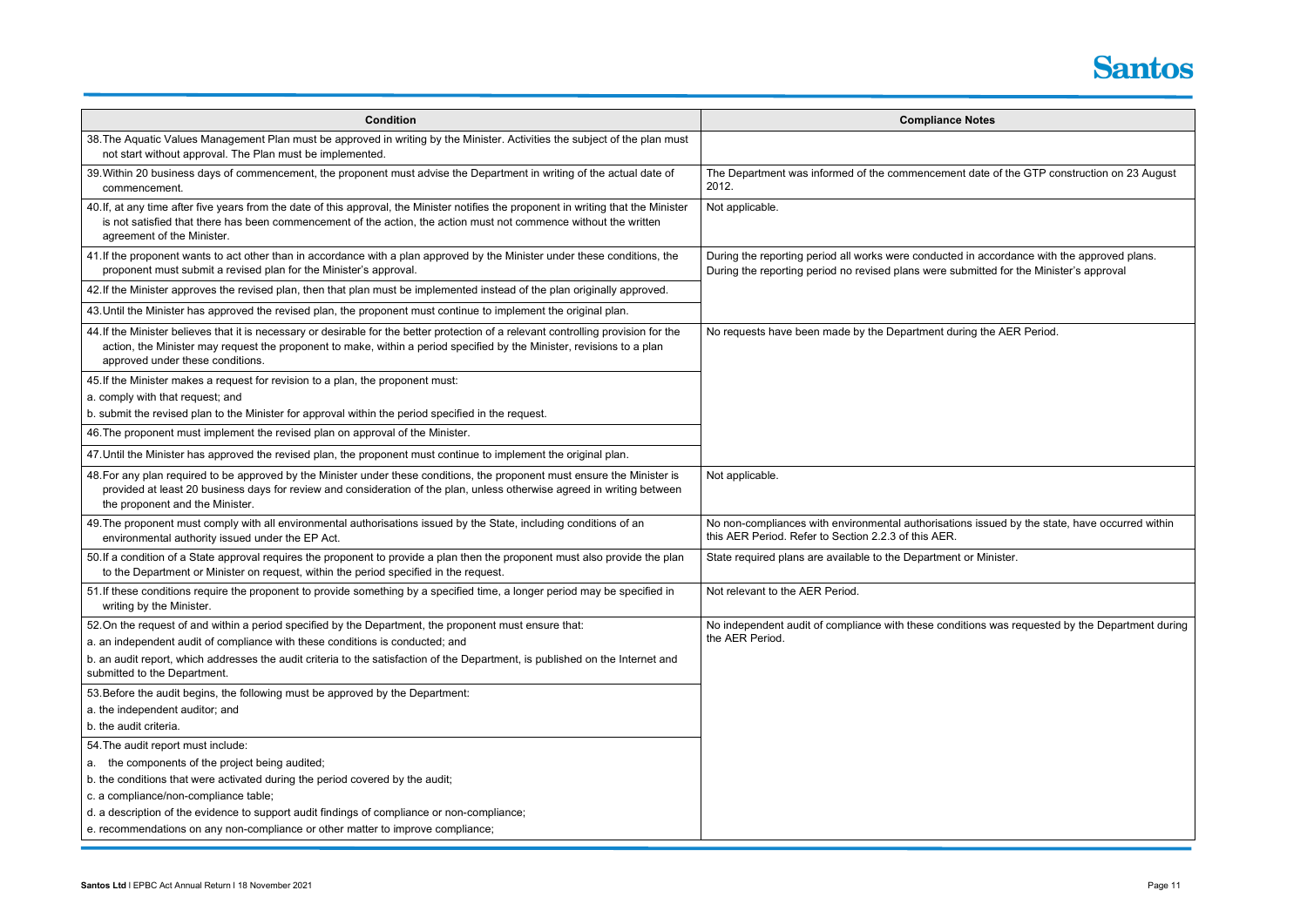| <b>Condition</b>                                                                                                                                                                                                                                                                                                                                       | <b>Compliance Notes</b>                                                                                                |
|--------------------------------------------------------------------------------------------------------------------------------------------------------------------------------------------------------------------------------------------------------------------------------------------------------------------------------------------------------|------------------------------------------------------------------------------------------------------------------------|
| f. a response by the proponent to the recommendations in the report (or, if the proponent does not respond within 20                                                                                                                                                                                                                                   |                                                                                                                        |
| business days of a request to do so by the auditor, a statement by the auditor to that effect);                                                                                                                                                                                                                                                        |                                                                                                                        |
| g. certification by the independent auditor of the findings of the audit report.                                                                                                                                                                                                                                                                       |                                                                                                                        |
| 55. The financial cost of the audit will be borne by the proponent.                                                                                                                                                                                                                                                                                    |                                                                                                                        |
| 56. The proponent must:                                                                                                                                                                                                                                                                                                                                |                                                                                                                        |
| a. implement any recommendations in the audit report, as directed in writing by the Department after consultation with the<br>proponent;                                                                                                                                                                                                               |                                                                                                                        |
| b. investigate any non-compliance identified in the audit report; and                                                                                                                                                                                                                                                                                  |                                                                                                                        |
| c. if non-compliance is identified in the audit report - take action as soon as practicable to ensure compliance with these<br>conditions.                                                                                                                                                                                                             |                                                                                                                        |
| 57. If the audit report identifies any non-compliance with the conditions, within 20 business days after the audit report is<br>submitted to the Department the proponent must provide written advice to the Minister setting out the:                                                                                                                 |                                                                                                                        |
| a. actions taken by the proponent to ensure compliance with these conditions; and                                                                                                                                                                                                                                                                      |                                                                                                                        |
| b. actions taken to prevent a recurrence of any non-compliance, or implement any other recommendation to improve<br>compliance, identified in the audit report.                                                                                                                                                                                        |                                                                                                                        |
| 58. The proponent must, when first becoming aware of a non-compliance with these conditions, or a plan required to be<br>approved by the Minister under these conditions:                                                                                                                                                                              | No non-compliances with the EPBC Approval have occurred within this AER Period. Refer to<br>Section 2.2.3 of this AER. |
| a. report the non-compliance and remedial action to the Department within five business days;                                                                                                                                                                                                                                                          |                                                                                                                        |
| b. bring the matter into compliance within a reasonable time frame specified in writing by the Department.                                                                                                                                                                                                                                             |                                                                                                                        |
| 59. The proponent must:                                                                                                                                                                                                                                                                                                                                | All required records are maintained in a central compliance database and are available to the                          |
| a. maintain accurate records substantiating all activities associated with or relevant to these conditions of approval, including<br>measures taken to implement a plan approved under these conditions; and                                                                                                                                           | Department on request.                                                                                                 |
| b. make those records available on request to the Department. Such records may be subject to audit by the Department or<br>an independent auditor in accordance with section 458 of the EPBC Act, or used to verify compliance with these conditions.                                                                                                  |                                                                                                                        |
| 60. The proponent must:                                                                                                                                                                                                                                                                                                                                | No requests were made during the AER period.                                                                           |
| a. provide the Minster with a financial assurance in the amount and form required from time to time by the Minster for<br>activities to which these conditions apply; and                                                                                                                                                                              |                                                                                                                        |
| b. review and maintain the amount of financial assurance based on proponent reporting on compliance with these conditions,<br>and any auditing of the activities.                                                                                                                                                                                      |                                                                                                                        |
| 61. The financial assurance is to remain in force until the Minister is satisfied that no claim is likely to be made on the<br>assurance.                                                                                                                                                                                                              |                                                                                                                        |
| 62. The proponent must produce an Annual Environmental Return which:                                                                                                                                                                                                                                                                                   | This document addresses this requirement.                                                                              |
| a. addresses compliance with these conditions;                                                                                                                                                                                                                                                                                                         |                                                                                                                        |
| b. records any unavoidable adverse impacts on MNES, mitigation measures applied to avoid adverse impacts on MNES; and<br>any rehabilitation work undertaken in connection with any unavoidable adverse impact on MNES;                                                                                                                                 |                                                                                                                        |
| c. identifies all non-compliances with these conditions; and                                                                                                                                                                                                                                                                                           |                                                                                                                        |
| d. identifies any amendments needed to plans to achieve compliance with these conditions.                                                                                                                                                                                                                                                              |                                                                                                                        |
| 63. The proponent must publish the Annual Environmental Return on its website within 20 calendar days of each anniversary<br>date of this approval. In complying with this publication requirement, the proponent must ensure that it has obtained<br>relevant rights in relation to confidentiality and intellectual property rights of third parties | This Annual Environmental Return will be published on the GLNG Project website by 19 November<br>2021.                 |



| )S                                    |  |
|---------------------------------------|--|
|                                       |  |
|                                       |  |
|                                       |  |
|                                       |  |
|                                       |  |
|                                       |  |
|                                       |  |
|                                       |  |
|                                       |  |
|                                       |  |
|                                       |  |
|                                       |  |
|                                       |  |
|                                       |  |
| ed within this AER Period. Refer to   |  |
|                                       |  |
|                                       |  |
|                                       |  |
| e database and are available to the   |  |
|                                       |  |
|                                       |  |
|                                       |  |
|                                       |  |
|                                       |  |
|                                       |  |
|                                       |  |
|                                       |  |
|                                       |  |
|                                       |  |
|                                       |  |
|                                       |  |
|                                       |  |
|                                       |  |
|                                       |  |
| e GLNG Project website by 19 November |  |
|                                       |  |
|                                       |  |